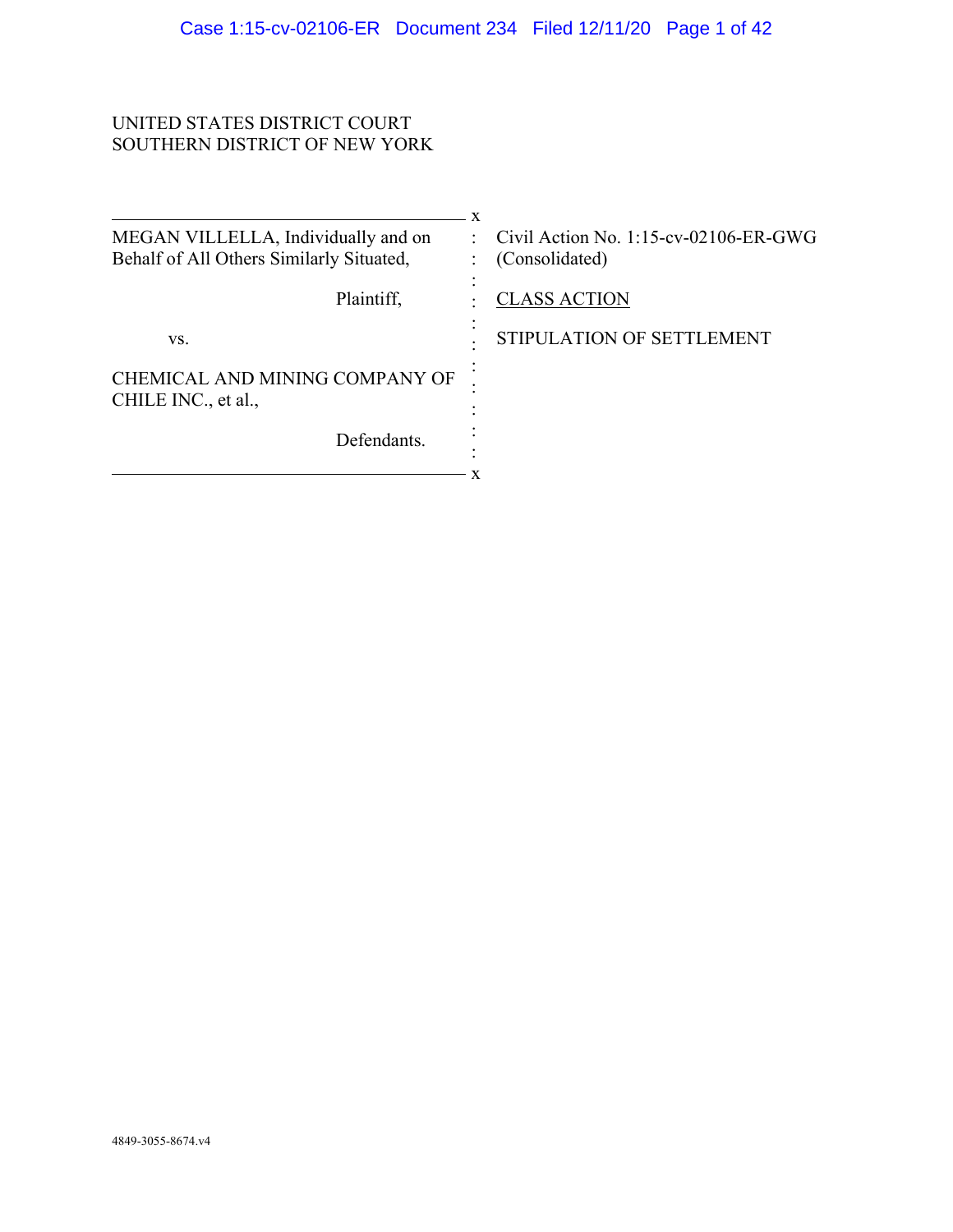### Case 1:15-cv-02106-ER Document 234 Filed 12/11/20 Page 2 of 42

This Stipulation of Settlement, dated December 11, 2020 (the "Stipulation"), is made and entered into by and between: (i) Lead Plaintiff The Council of the Borough of South Tyneside Acting in its Capacity as the Administering Authority of the Tyne and Wear Pension Fund ("Tyne and Wear") (on behalf of itself and each Class Member), by and through its counsel of record in the Litigation; and (ii) Defendant Chemical and Mining Company of Chile Inc., a/k/a Sociedad Química y Minera de Chile S.A. ("SQM" or the "Company"), by and through its counsel of record in the Litigation.<sup>1</sup> The Stipulation is intended to fully, finally, and forever resolve, discharge, and settle the Litigation and the Released Claims, subject to the approval of the Court and the terms and conditions set forth in this Stipulation.

### **I. THE LITIGATION**

The Litigation is currently pending before the Honorable Edgardo Ramos in the United States District Court for the Southern District of New York (the "Court"). The initial complaint in this action was filed on March 19, 2015. On October 14, 2015, the Court appointed Lead Plaintiff and Lead Counsel.

Lead Plaintiff's Corrected Consolidated Complaint for Violation of the Securities Laws (the "Complaint"), filed on February 9, 2016, alleges that Defendant violated §10(b) of the Securities Exchange Act of 1934. More specifically, Lead Plaintiff alleges that throughout the Class Period (June 30, 2010 through March 18, 2015, inclusive), Defendant made materially false and misleading statements and/or failed to disclose adverse information regarding the Company's business and operations, which caused the price of the Company's American Depository Shares ("ADSs") to trade at artificially inflated prices, until the market learned of the false and misleading statements or

 $\overline{a}$ 

<sup>1</sup> All capitalized terms not otherwise defined shall have the meanings ascribed to them in §IV.1 herein.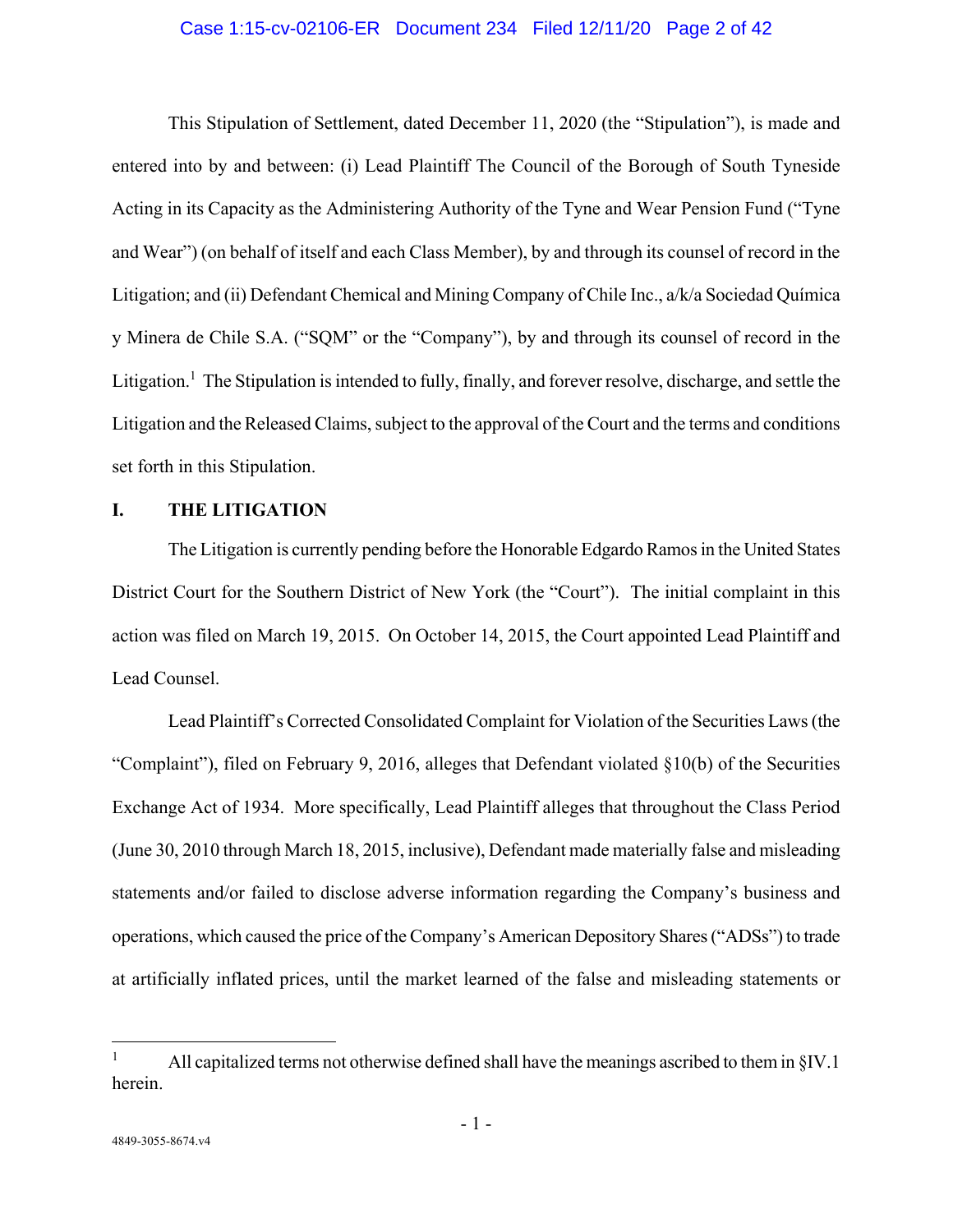### Case 1:15-cv-02106-ER Document 234 Filed 12/11/20 Page 3 of 42

omissions, and the Company's ADS price significantly declined. Defendant contends that it did not violate §10(b) of the Securities Exchange Act of 1934. Specifically, Defendant denies, *inter alia*, that the alleged fraudulent statements caused alleged damages to Class Members, including Lead Plaintiff.

On March 30, 2016, SQM moved to dismiss the Complaint. Lead Plaintiff opposed the motion on May 26, 2016, and SQM filed its reply on June 29, 2016. On March 28, 2017, the Court issued its Opinion and Order, granting in part and denying in part SQM's motion to dismiss. SQM answered the Complaint on April 25, 2017. On January 10, 2018, Lead Plaintiff moved for class certification. SQM took document and deposition discovery of Lead Plaintiff and Lead Plaintiff's investment manager responsible for Lead Plaintiff's investment in SQM. On December 12, 2018, SQM filed its opposition to the class certification motion. SQM simultaneously filed a motion to exclude Lead Plaintiff's expert. Lead Plaintiff filed its opposition to the motion to exclude and its reply to the class certification motion on January 25, 2019. SQM filed its reply to its motion to exclude Lead Plaintiff's expert on February 15, 2019. On September 23, 2019, the Court certified the Class and denied SQM's motion to exclude.

The Settling Parties have conducted extensive fact and expert discovery, including depositions, the production and review of documents, and exchange of expert reports.

On April 16, 2020, the Settling Parties filed motions for summary judgment and motions to exclude experts at trial. On June 19, 2020, the Settling Parties filed their responses to the various motions, and filed their reply briefs on August 3, 2020. The motions remained pending at the time this Settlement was reached.

On April 19, 2018, the Settling Parties participated in a voluntary confidential mediation with the Hon. Layn R. Phillips (Ret.), an experienced mediator. The mediation was preceded by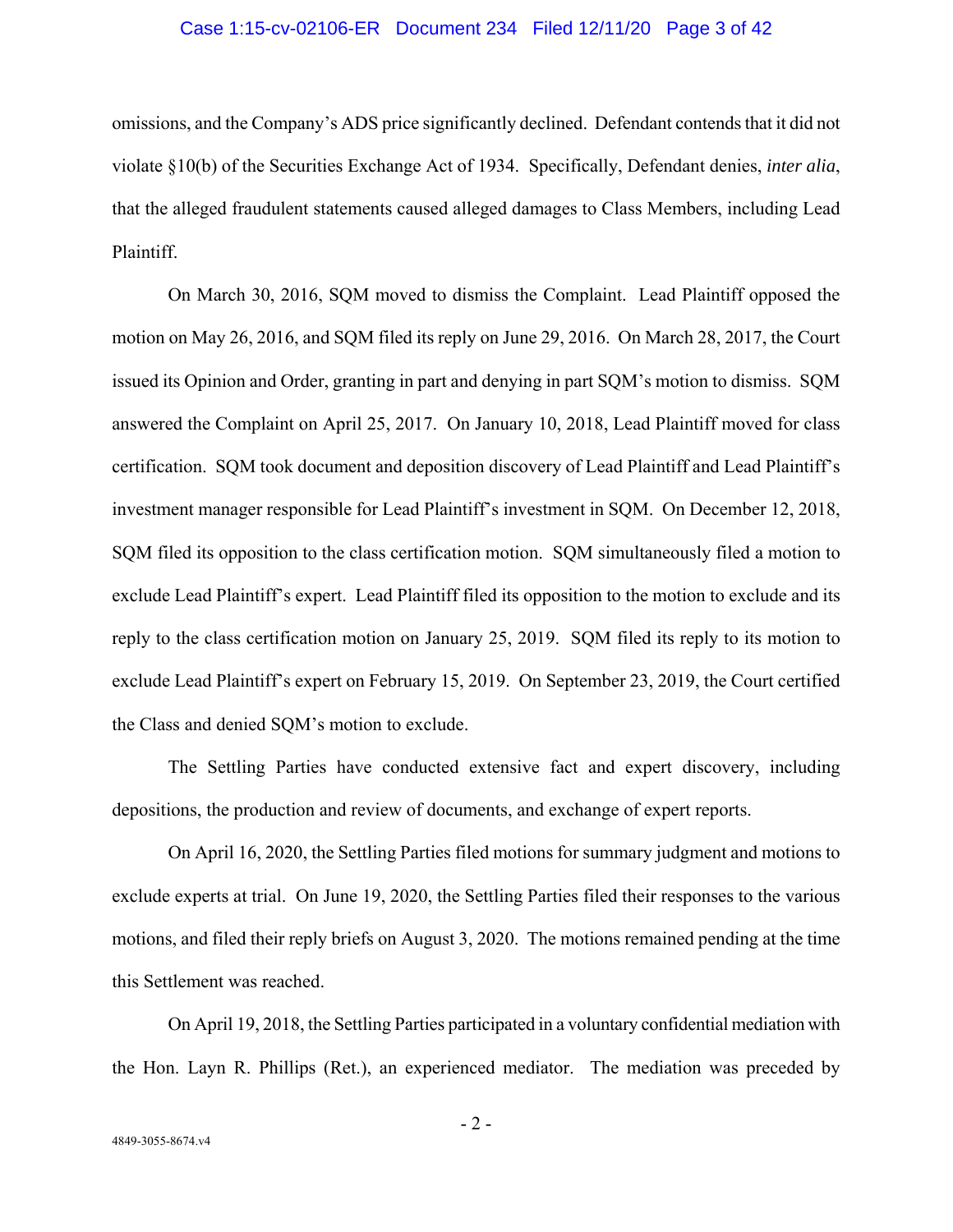### Case 1:15-cv-02106-ER Document 234 Filed 12/11/20 Page 4 of 42

submission of mediation statements by the Settling Parties. The Settling Parties engaged in good faith negotiations, but did not reach a settlement, and litigation continued. On October 9, 2020, Defendant and Lead Plaintiff participated in another mediation session with Judge Phillips. Prior to this session, the Settling Parties provided to Judge Phillips and exchanged supplemental mediation materials. The Settling Parties engaged in arm's-length negotiations during the mediation session, and were unable to reach an agreement, but continued settlement discussions through Judge Phillips. On November 11, 2020, the Settling Parties reached an agreement-in-principle to resolve the Litigation, and executed a term sheet memorializing their agreement. The agreement included, among other things, the Settling Parties' agreement to settle the Litigation in return for a cash payment of \$62,500,000 for the benefit of the Class, subject to the negotiation of the terms of a Stipulation of Settlement and approval by the Court. This Stipulation (together with the Exhibits hereto) reflects the final and binding agreement between the Settling Parties.

### **II. DEFENDANT'S DENIALS OF LIABILITY**

Throughout this Litigation, Defendant has denied, and continues to deny, causing any damages and any liability under §10(b) of the Securities Exchange Act of 1934. Among other things, Defendant expressly has denied, and continues to deny, that the price of SQM ADSs was artificially inflated as a result of any materially false or misleading statement or omission, that any Class Member, including Lead Plaintiff, has suffered any damages, or that any Class Member, including Lead Plaintiff, was harmed by any conduct alleged in the Litigation or that could have been alleged therein. Defendant maintains that it has meritorious defenses to the §10(b) claim alleged in the Litigation.

As set forth below, neither the Settlement nor any of the terms of this Stipulation shall be construed or deemed to be evidence of or constitute an admission, concession, or finding of any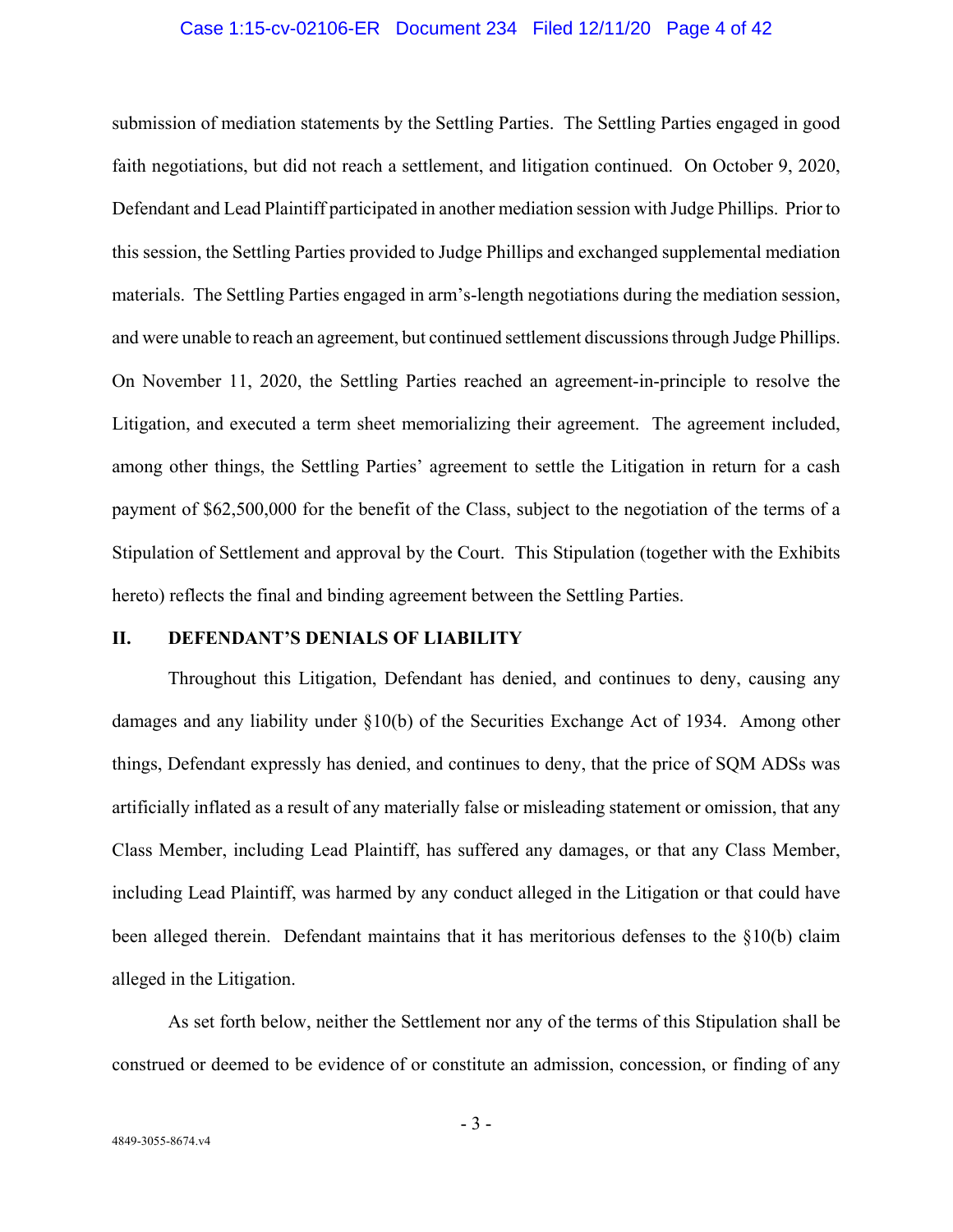### Case 1:15-cv-02106-ER Document 234 Filed 12/11/20 Page 5 of 42

liability or damage whatsoever or any infirmity in the defenses that Defendant has, or could have, asserted. Defendant is entering into this Stipulation solely to eliminate the burden, expense, and uncertainty of further litigation. Defendant has determined that it is desirable and beneficial to it that the Litigation be settled in the manner and upon the terms and conditions set forth in this Stipulation.

### **III. LEAD PLAINTIFF'S CLAIMS AND THE BENEFITS OF SETTLEMENT**

Lead Plaintiff and Lead Counsel believe that the claims asserted in the Litigation have merit and that the evidence developed to date supports the claims asserted therein. However, Lead Plaintiff and Lead Counsel recognize and acknowledge the expense and length of continued proceedings necessary to prosecute the Litigation through trial and through appeals. Lead Plaintiff and Lead Counsel also have taken into account the uncertain outcome and the risk of any litigation, especially in complex actions such as this Litigation, as well as the difficulties and delays inherent in this Litigation where witnesses are located in Chile and where much of the evidence requires translation from Spanish to English. Lead Plaintiff and Lead Counsel also are mindful of the inherent problems of proof under and possible defenses to the securities law violations asserted in the Litigation. Lead Plaintiff and Lead Counsel believe that the Settlement set forth in this Stipulation confers substantial benefits upon the Class. Based on their own investigation and evaluation, Lead Plaintiff and Lead Counsel have determined that the Settlement set forth in this Stipulation is in the best interests of Lead Plaintiff and the Class.

## **IV. TERMS OF THE STIPULATION AND AGREEMENT OF SETTLEMENT**

NOW, THEREFORE, IT IS HEREBY STIPULATED AND AGREED by and between Lead Plaintiff (on behalf of itself and the Class Members) and Defendant, by and through their counsel that, subject to the approval of the Court pursuant to Rule 23(e) of the Federal Rules of Civil Procedure, in consideration of the benefits flowing to the parties from the Settlement, the Litigation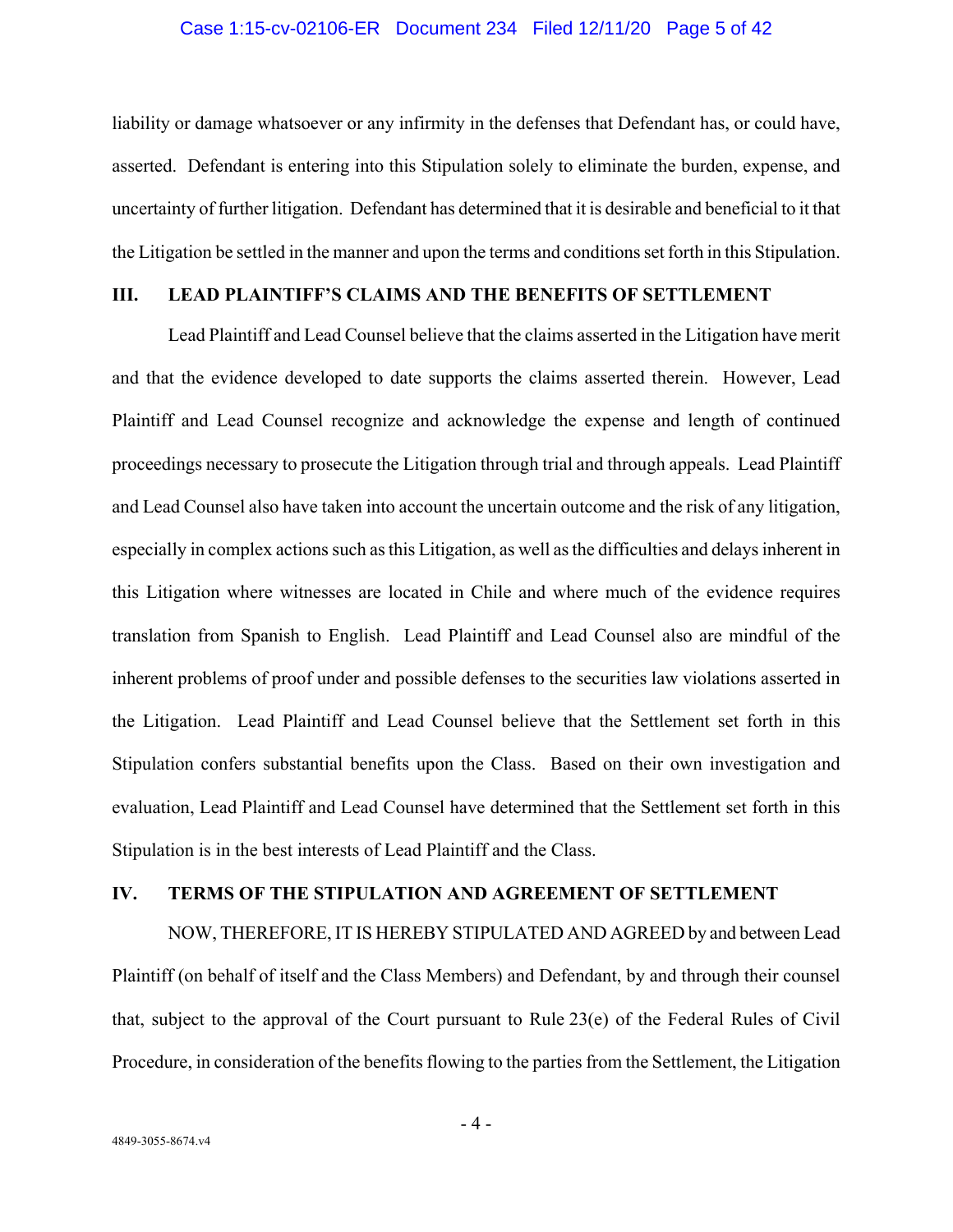### Case 1:15-cv-02106-ER Document 234 Filed 12/11/20 Page 6 of 42

and the Released Claims shall be finally and fully compromised, settled, and released, and the Litigation shall be dismissed with prejudice upon and subject to the terms and conditions of this Stipulation, as follows:

### **1. Definitions**

As used in this Stipulation the following terms, when capitalized, have the meanings specified below:

1.1 "Authorized Claimant" means any Class Member who submits a valid Claim to the Claims Administrator that is accepted for payment.

1.2 "Claim(s)" means a paper claim submitted on a Proof of Claim and Release form or an electronic claim that is submitted to the Claims Administrator.

1.3 "Claims Administrator" means the firm of Gilardi & Co. LLC.

1.4 "Class" means all Persons who purchased or otherwise acquired SQM ADSs traded on the New York Stock Exchange during the Class Period. Excluded from the Class are: (i) SQM; (ii) any entity in which SQM has a controlling interest; (iii) the officers and directors of SQM; (iv) the legal representatives, heirs, successors or assigns of any such excluded party; and (v) any person who sold the entirety of their position in SQM ADS before January 11, 2015. Also excluded from the Class is any Person who would otherwise be a Member of the Class but who validly and timely requests exclusion in accordance with the requirements set by the Court.

1.5 "Class Member" or "Member of the Class" mean a Person who falls within the definition of the Class as set forth in ¶1.4 above.

1.6 "Class Period" means the period from June 30, 2010 through March 18, 2015, inclusive.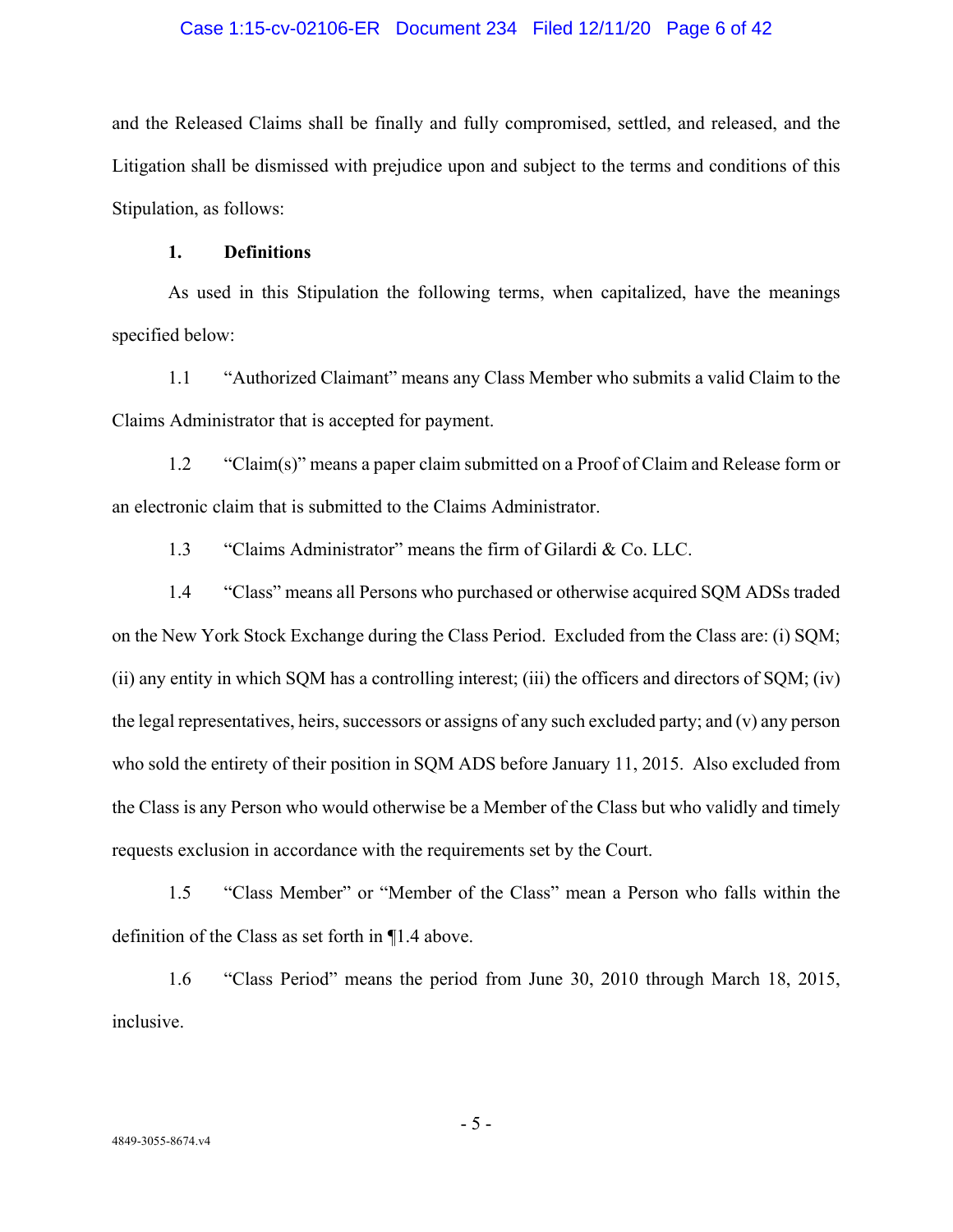### Case 1:15-cv-02106-ER Document 234 Filed 12/11/20 Page 7 of 42

1.7 "Defendant" means Chemical and Mining Company of Chile Inc., a/k/a Sociedad Química y Minera de Chile S.A.

1.8 "Effective Date," or the date upon which this Settlement becomes "Effective," means the first date by which all of the events and conditions specified in ¶7.1 of the Stipulation have been met and have occurred or have been waived.

1.9 "Escrow Agent" means the law firm of Robbins Geller Rudman & Dowd LLP or its successor(s).

1.10 "Final" means, with respect to any order or Judgment of the Court, that such order or Judgment represents a final and binding determination of all issues within its scope and has not been reversed, vacated, or modified in any way and is no longer subject to appellate review, either because of disposition on appeal and conclusion of the appellate process or because of passage, without action, of time for seeking appellate review. Without limitation, an order or Judgment becomes final when: (a) either no appeal therefrom has been filed and the time has passed for any notice of appeal to be timely filed therefrom; or (b) an appeal has been filed and either (i) the court of appeals has either affirmed the order or Judgment or dismissed that appeal and the time for any reconsideration or further appellate review has passed; or (ii) a higher court has granted further appellate review and that court has either affirmed the underlying order or judgment or affirmed the court of appeals' decision affirming the judgment or dismissing the appeal. For purposes of this paragraph, an "appeal" shall include any motion for reconsideration or petition for a writ of *certiorari* or other writ that may be filed in connection with approval or disapproval of this Settlement. Any appeal or proceeding seeking subsequent judicial review pertaining solely to an order issued with respect to: (i) attorneys' fees, costs, or expenses, (ii) the Plan of Allocation (as submitted or subsequently modified), or (iii) the procedures for determining Authorized Claimants'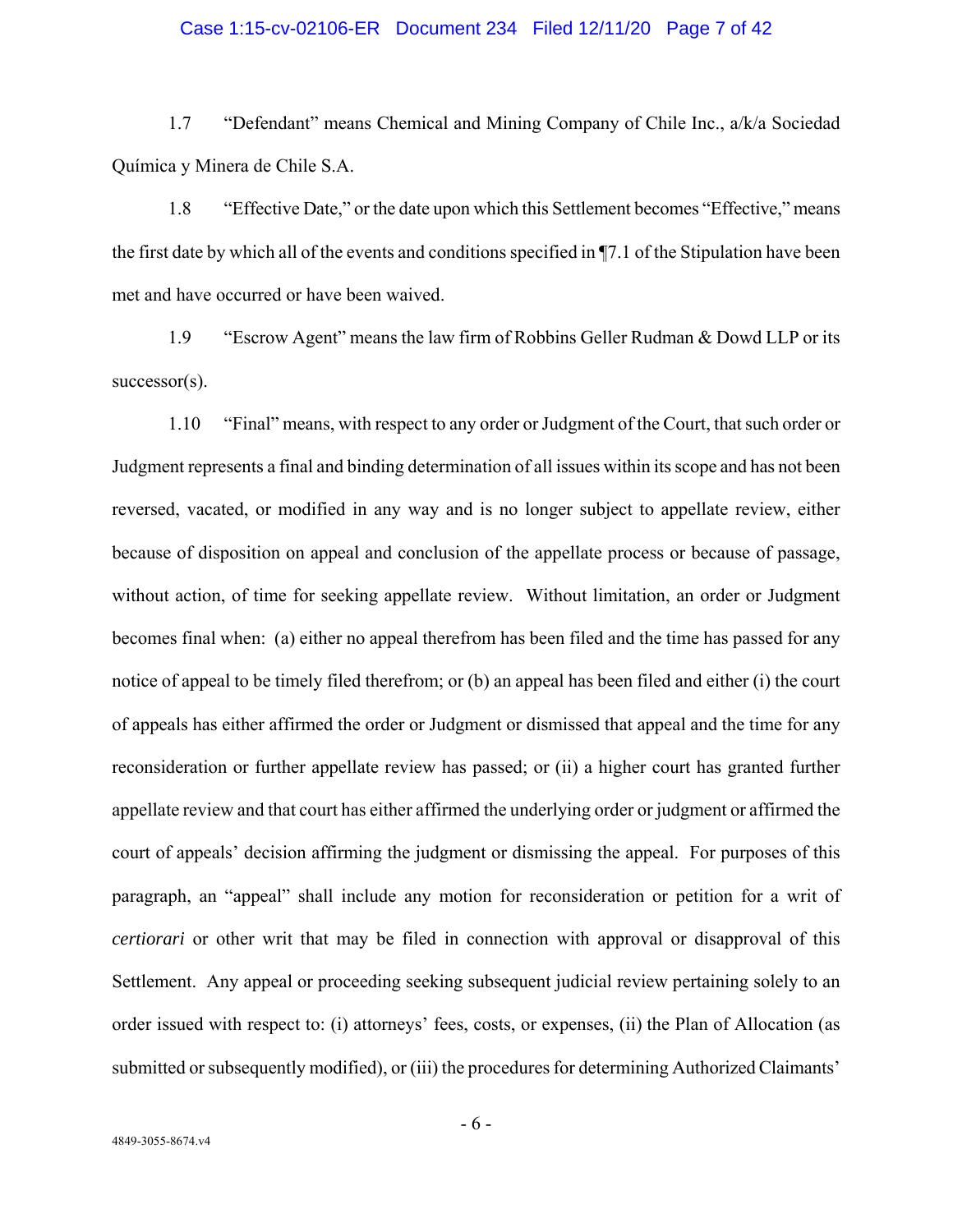### Case 1:15-cv-02106-ER Document 234 Filed 12/11/20 Page 8 of 42

recognized Claims, shall not in any way delay, affect, or preclude the time set forth above for the Judgment to become Final, or otherwise preclude the Judgment from becoming Final.

1.11 "Judgment" means the Final Judgment and Order of Dismissal with Prejudice to be rendered by the Court, substantially in the form attached hereto as Exhibit B, as well as any form of final judgment that may be entered by the Court in a form other than the form attached hereto as Exhibit B and where none of the Settling Parties elects to terminate this Settlement by reason of such variance, consistent with the terms of this Stipulation.

1.12 "Lead Counsel" means the law firm of Robbins Geller Rudman & Dowd LLP.

1.13 "Lead Plaintiff" means The Council of the Borough of South Tyneside Acting in Its Capacity as the Administering Authority of the Tyne and Wear Pension Fund.

1.14 "Lead Plaintiff's Counsel" means any attorney or firm who has appeared in the Litigation on behalf of Lead Plaintiff or the Class.

1.15 "Litigation" means the action captioned *Villella v. Chemical and Mining Company of Chile Inc.*, No. 1:15-cv-02106-ER-GWG, pending in the United States District Court for the Southern District of New York.

1.16 "Net Settlement Fund" means the Settlement Fund less: (i) any Court-awarded attorneys' fees, expenses, and interest thereon; (ii) Notice and Administration Expenses; (iii) Taxes and Tax Expenses; and (iv) other Court-approved deductions.

1.17 "Person(s)" means an individual, corporation (including all divisions and subsidiaries thereof), limited liability corporation, professional corporation, partnership, limited partnership, limited liability partnership, limited liability company, joint venture, association, joint stock company, estate, legal representative, trust, unincorporated association, government or any political subdivision or agency thereof, and any business or legal entity and all of their respective spouses,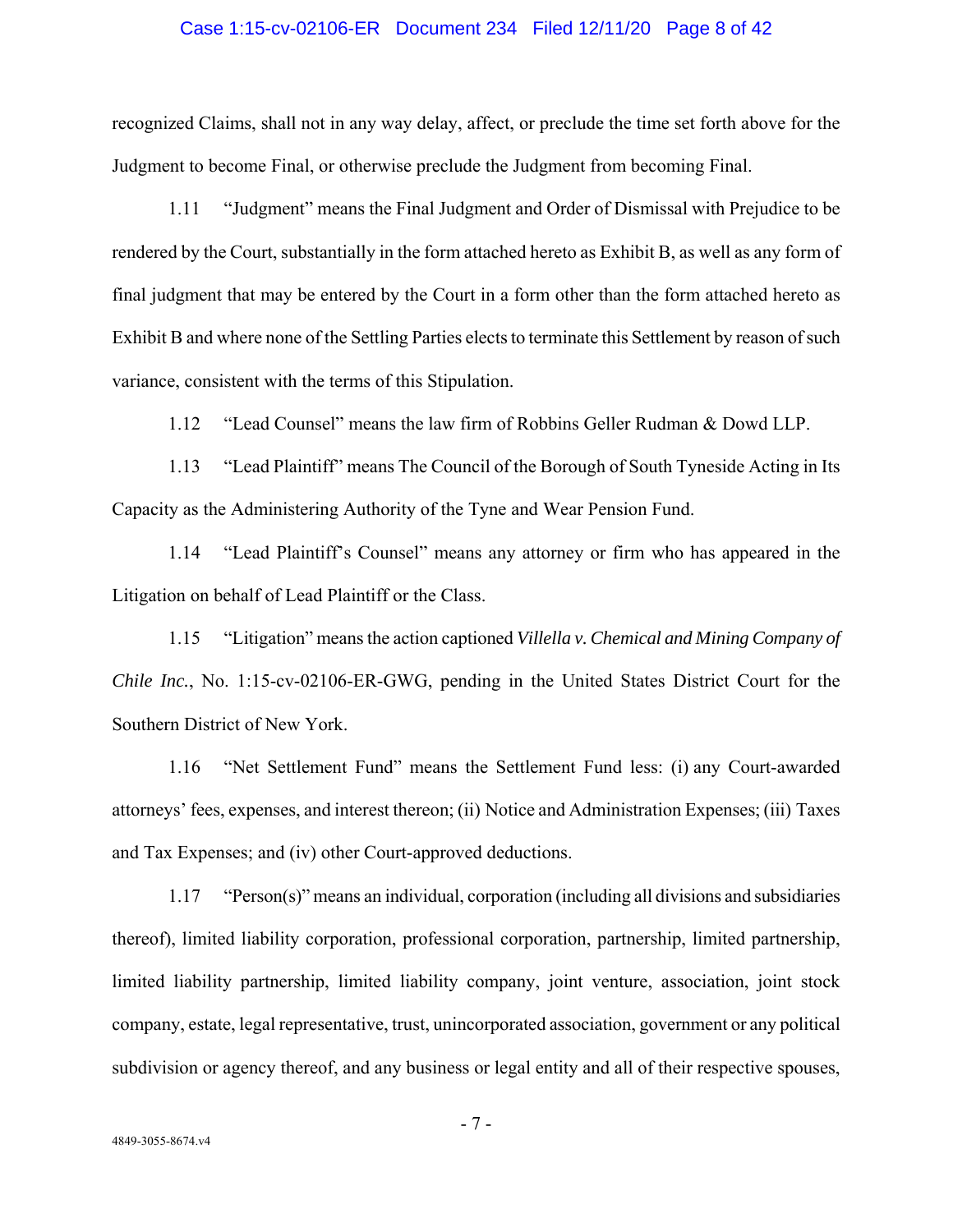### Case 1:15-cv-02106-ER Document 234 Filed 12/11/20 Page 9 of 42

heirs, beneficiaries, executors, administrators, predecessors, successors, representatives, or assignees.

1.18 "Plan of Allocation" means a plan or formula of allocation of the Net Settlement Fund whereby the Net Settlement Fund shall be distributed to Authorized Claimants. Any Plan of Allocation is not part of this Stipulation and neither Defendant nor their Related Parties shall have any responsibility or liability with respect thereto.

1.19 "Proof of Claim and Release" means the Proof of Claim and Release form for submitting a Claim that a Class Member must complete and submit should that Class Member seek to share in a distribution of the Net Settlement Fund. The Proof of Claim and Release shall be substantially in the form attached hereto as Exhibit A-2, subject to approval of the Court.

1.20 "Related Parties" means Defendant's former, present or future parents, subsidiaries, divisions, controlling persons, associates, related entities and affiliates and each and all of their respective present and former employees, members, partners, principals, officers, directors, controlling shareholders, agents, attorneys, advisors (including financial or investment advisors), accountants, auditors, consultants, underwriters, investment bankers, commercial bankers, entities providing fairness opinions, general or limited partners or partnerships, limited liability companies, members, joint ventures and insurers and reinsurers of each of them; as well as the predecessors, successors, estates, immediate family members, spouses, heirs, executors, trusts, trustees, administrators, agents, legal or personal representatives, assigns, and assignees of each of them, in their capacity as such.

1.21 "Released Claims" means any and all rights, liabilities, suits, debts, obligations, demands, damages, losses, judgment matters, issues, claims (including "Unknown Claims," as defined in ¶1.31 hereof), and causes of action of every nature and description whatsoever, in law,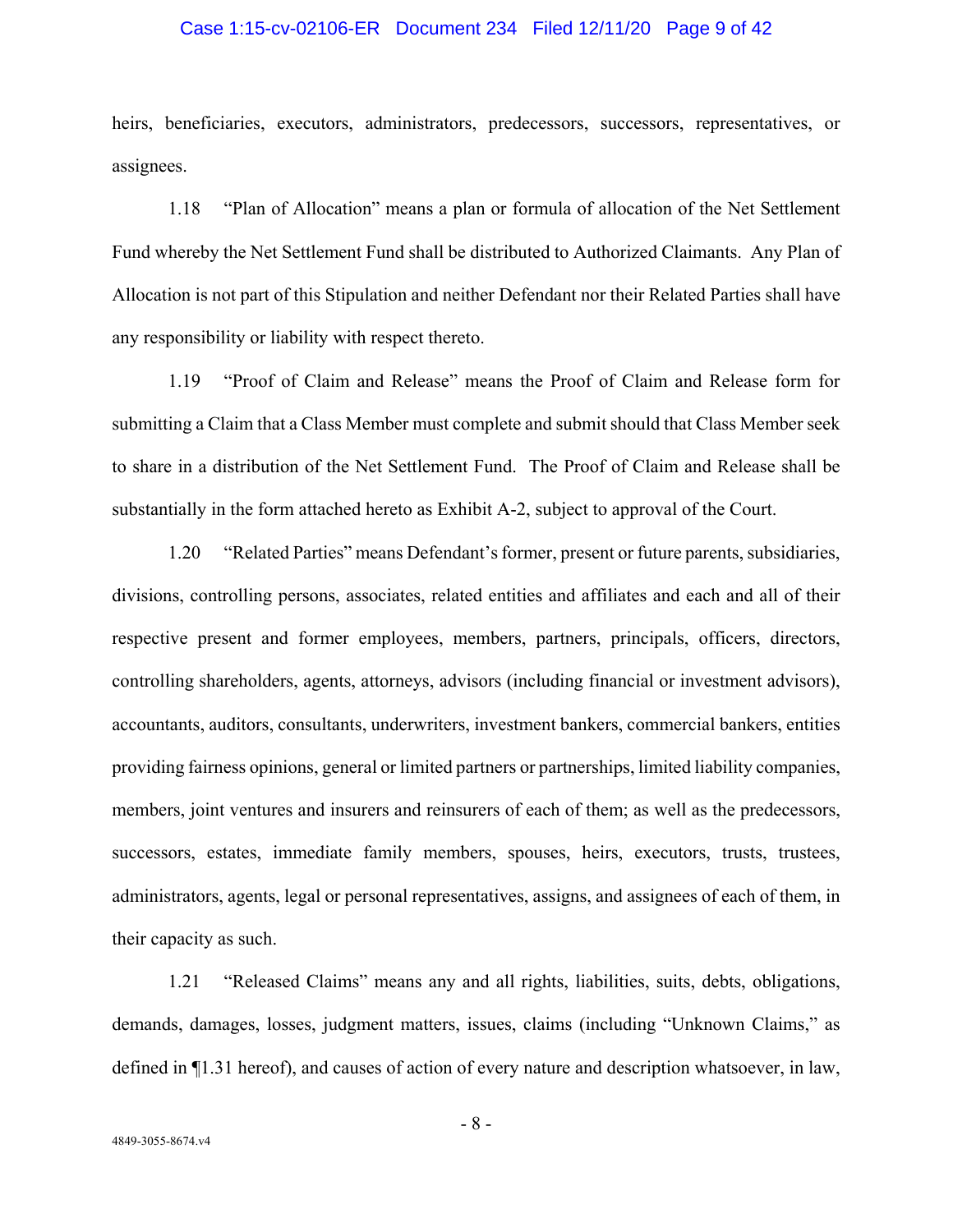### Case 1:15-cv-02106-ER Document 234 Filed 12/11/20 Page 10 of 42

equity, or otherwise, whether known or unknown, asserted or unasserted, accrued or unaccrued, fixed or contingent, liquidated or unliquidated, whether arising under federal, state, local, statutory, common or foreign law, or any other law, rule, or regulation, whether class and/or individual in nature, based on, arising out of, or in connection with both: (i) the purchase of SQM ADSs during the Class Period; and (ii) the allegations, transactions, acts, facts, matters, occurrences, disclosures, filings, representations, statements, omissions, or events that were or could have been alleged or asserted in the Litigation. "Released Claims" does not include claims to enforce the Settlement, or the claims of any person or entity that submits a request for exclusion that is accepted by the Court.

1.22 "Released Defendant's Claims" means any and all claims and causes of action of every nature and description whatsoever, including both known claims and Unknown Claims, against Lead Plaintiff, Lead Plaintiff's Counsel or any Class Member that arise out of or relate in any way to the institution, prosecution, or settlement of the claims against Defendant in the Litigation, except for claims relating to the enforcement of the Settlement.

1.23 "Released Defendant Party" or "Released Defendant Parties" or "Released Persons" mean each and all of Defendant, Defendant's counsel, and any of their Related Parties.

1.24 "Releasing Plaintiff Party" or "Releasing Plaintiff Parties" mean each and every Class Member, Lead Plaintiff, Lead Counsel, Lead Plaintiff's Counsel, and each of their respective past or present trustees, executors, administrators, officers, directors, partners, members, employees, contractors, auditors, principals, agents, attorneys, predecessors, successors, assigns, representatives, affiliates, joint venturers, shareholders, underwriters, insurers, personal or legal representatives, estates, financial advisors or consultants, banks or investment bankers, parents, subsidiaries, general or limited partners or partnerships, and limited liability companies; and the spouses, members of the immediate families, representatives, and heirs of any Releasing Plaintiff Party who is an individual,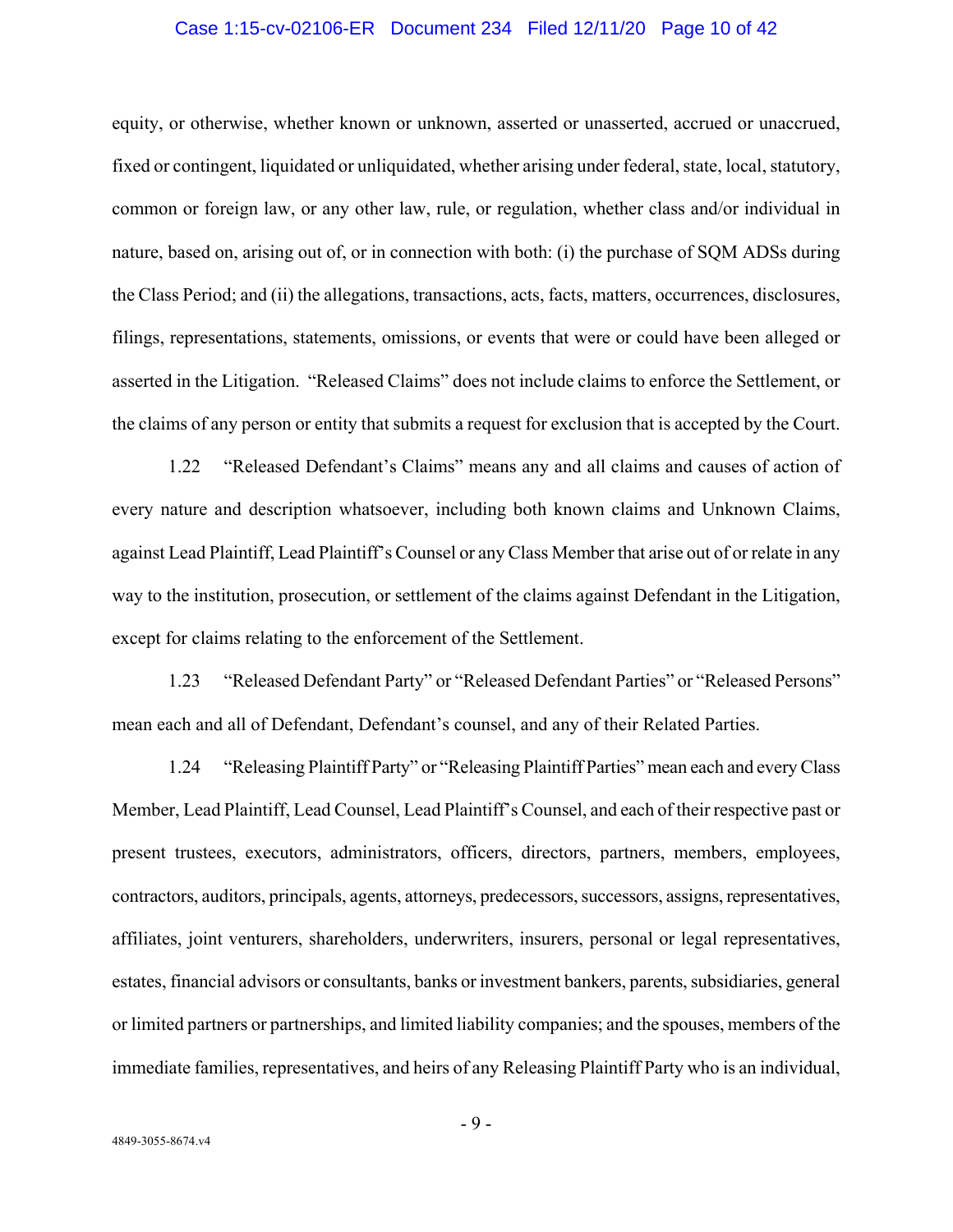### Case 1:15-cv-02106-ER Document 234 Filed 12/11/20 Page 11 of 42

as well as any trust of which any Releasing Plaintiff Party is the settlor or which is for the benefit of any of their immediate family members. Releasing Plaintiff Parties do not include any Person who would otherwise be a Member of the Class but who validly and timely requests exclusion from the Class.

1.25 "Settlement" means the resolution of the Litigation in accordance with the terms and provisions of this Stipulation.

1.26 "Settlement Amount" means Sixty-Two Million Five Hundred Thousand U.S. Dollars (U.S. \$62,500,000.00) to be paid by check or wire transfer to the Escrow Agent pursuant to ¶2.2 of this Stipulation, which payment the Settling Parties agree was made by SQM on or about December 1, 2020.

1.27 "Settlement Fund" means the Settlement Amount plus all interest and accretions thereto.

1.28 "Settlement Hearing" means the hearing set by the Court under Rule 23(e)(2) of the Federal Rules of Civil Procedure to consider final approval of the Settlement.

1.29 "Settling Parties" means, collectively, Defendant and Lead Plaintiff, on behalf of itself and the Class.

1.30 "Tax" or "Taxes" mean any and all taxes, fees, levies, duties, tariffs, imposts, and other charges of any kind (together with any and all interest, penalties, additions to tax and additional amounts imposed with respect thereto) imposed by any governmental authority, including, but not limited to, any local, state, and federal taxes.

1.31 "Unknown Claims" means (a) any and all Released Claims which any of the Releasing Plaintiff Parties do not know or suspect to exist in his, her, or its favor at the time of the release of the Released Defendant Parties, which, if known by him, her, or it, might have affected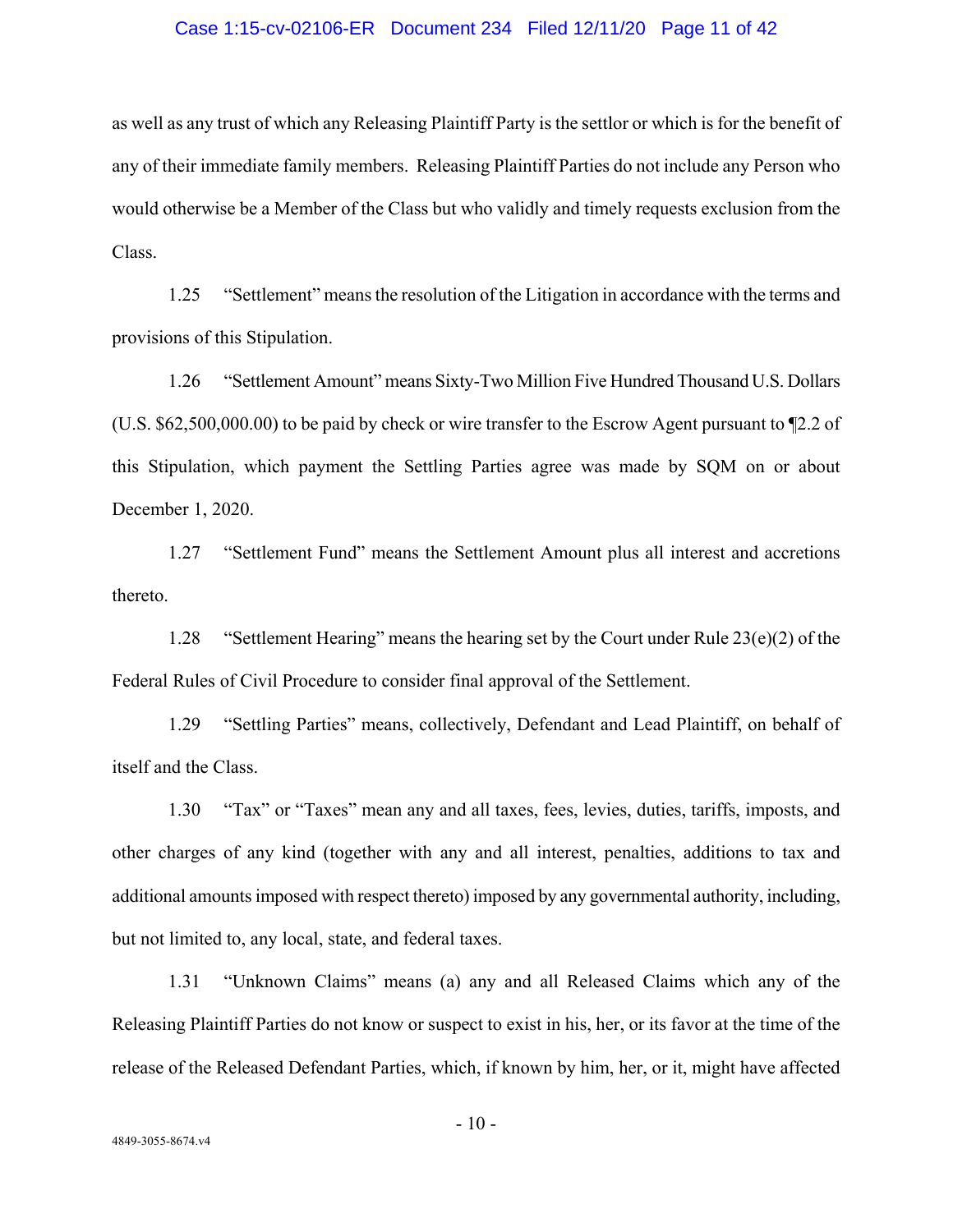### Case 1:15-cv-02106-ER Document 234 Filed 12/11/20 Page 12 of 42

his, her, or its settlement with and release of the Released Defendant Parties, or might have affected his, her, or its decision(s) with respect to the Settlement, including, but not limited to, whether or not to object to this Settlement or seek exclusion from the Class; and (b) any and all Released Defendant's Claims that any of the Released Defendant Parties do not know or suspect to exist in his, her, or its favor at the time of the release of Lead Plaintiff, the Class and Lead Plaintiff's Counsel, which, if known by him, her, or it, might have affected his, her, or its settlement and release of Lead Plaintiff, the Class and Lead Plaintiff's Counsel. With respect to (a) any and all Released Claims against the Released Defendant Parties, and (b) any and all Released Defendant's Claims against Lead Plaintiff, the Class and Lead Plaintiff's Counsel, the Settling Parties stipulate and agree that, upon the Effective Date, the Settling Parties shall expressly waive, and each Releasing Plaintiff Party and Released Defendant Party shall be deemed to have, and by operation of the Judgment shall have, expressly waived the provisions, rights, and benefits of California Civil Code §1542, which provides:

A general release does not extend to claims that the creditor or releasing party does not know or suspect to exist in his or her favor at the time of executing the release and that, if known by him or her, would have materially affected his or her settlement with the debtor or released party.

The Settling Parties shall expressly waive, and each Releasing Plaintiff Party and Released Defendant Party shall be deemed to have, and by operation of the Judgment shall have, expressly waived any and all provisions, rights, and benefits conferred by any law of any state or territory of the United States, or principle of common law, which is similar, comparable, or equivalent to California Civil Code §1542. The Releasing Plaintiff Parties and Released Defendant Parties acknowledge that they may hereafter discover facts, legal theories or authorities in addition to or different from those which he, she, it or their counsel now knows or believes to be true with respect to the subject matter of the Released Claims or Released Defendant's Claims, but (a) the Releasing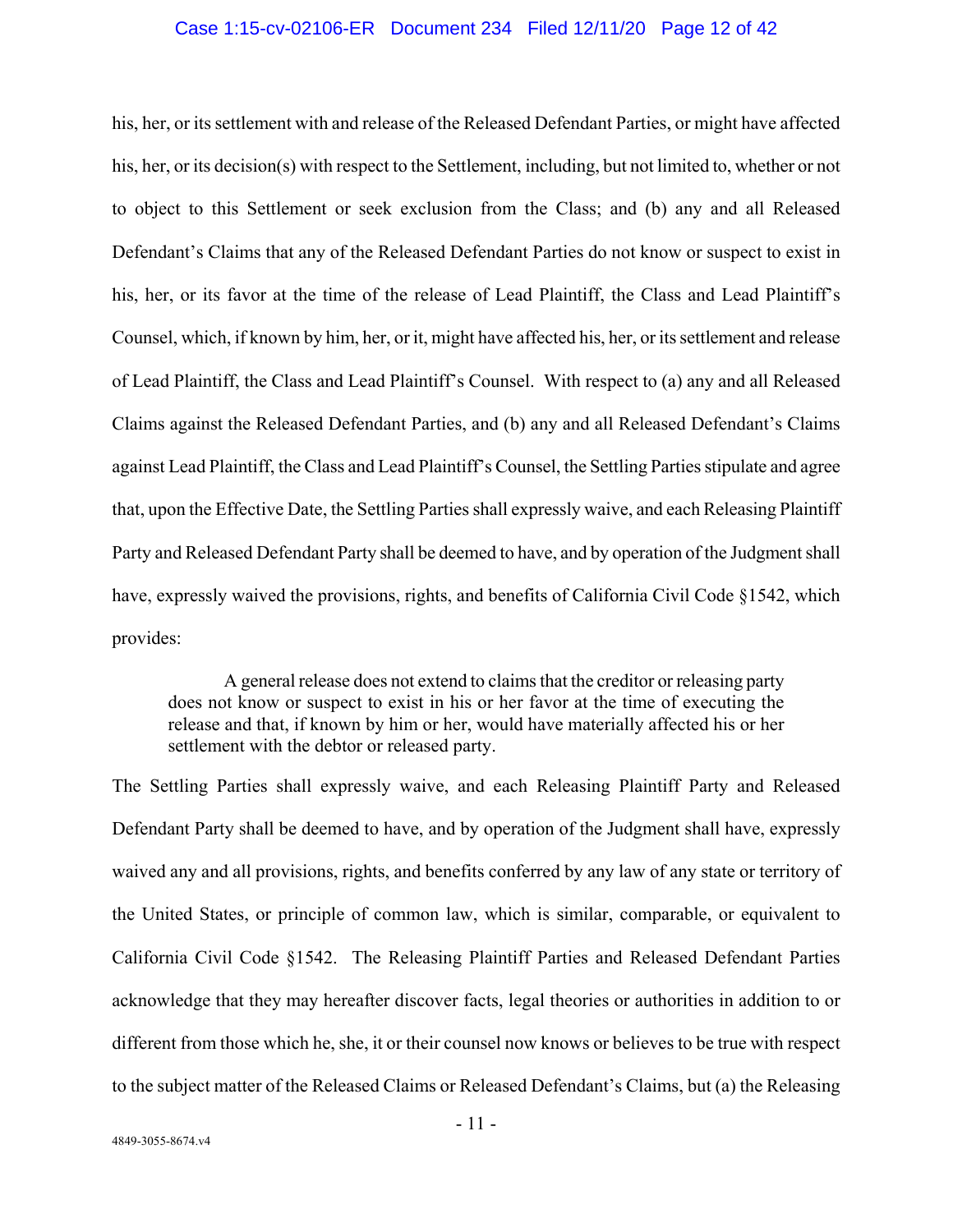### Case 1:15-cv-02106-ER Document 234 Filed 12/11/20 Page 13 of 42

Plaintiff Parties shall expressly fully, finally, and forever waive, compromise, settle, discharge, extinguish and release, and each Releasing Plaintiff Party shall be deemed to have waived, compromised, settled, discharged, extinguished, and released, and upon the Effective Date, and by operation of the Judgment shall have waived, compromised, settled, discharged, extinguished, and released, fully, finally, and forever, any and all Released Claims against the Released Defendant Parties, known or unknown, suspected or unsuspected, contingent or non-contingent, accrued or unaccrued, whether or not concealed or hidden, which now exist, or heretofore have existed, or may hereafter exist, upon any theory of law or equity now existing or coming into existence in the future, including, but not limited to, conduct which is negligent, intentional, with or without malice, or a breach of any duty, law or rule, without regard to the subsequent discovery or existence of such different or additional facts, legal theories, or authorities, and (b) the Released Defendant Parties shall expressly fully, finally, and forever waive, compromise, settle, discharge, extinguish and release, and upon the Effective Date, and by operation of the Judgment shall have waived, compromised, settled, discharged, extinguished, and released, fully, finally, and forever, any and all Released Defendant's Claims against Lead Plaintiff, the Class and Lead Plaintiff's Counsel, known or unknown, suspected or unsuspected, contingent or non-contingent, whether or not concealed or hidden, which now exist, or heretofore have existed, upon any theory of law or equity now existing or coming into existence in the future, including, but not limited to, conduct which is negligent, intentional, with or without malice, or a breach of any duty, law or rule, without regard to the subsequent discovery or existence of such different or additional facts, legal theories, or authorities. The Settling Parties acknowledge, and the Releasing Plaintiff Parties and Released Defendant Parties shall be deemed by operation of the Judgment to have acknowledged, that the foregoing waiver was separately bargained for and is an essential element of the Settlement of which this release is a part.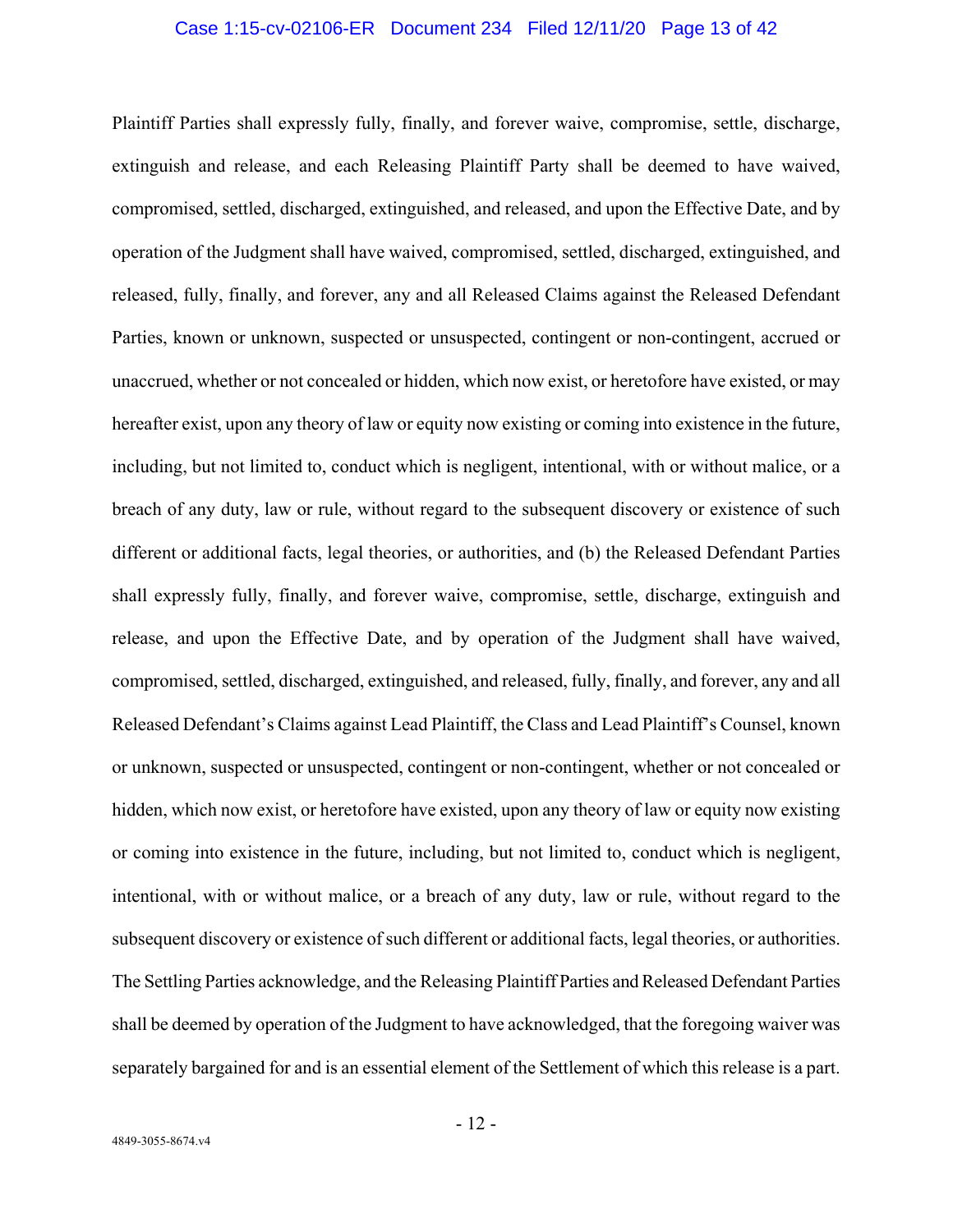### **2. The Settlement**

2.1 The obligations incurred pursuant to the Stipulation are: (a) subject to approval by the Court and the Judgment, reflecting such approval, becoming Final; and (b) in full and final disposition of the Litigation and any and all Released Claims and Released Defendant's Claims upon and subject to the terms and conditions set forth herein.

### **a. The Settlement Amount**

2.2 In full and final settlement of the claims asserted in the Litigation and in consideration of the releases specified in ¶¶4.1-4.4 herein, SQM shall pay or shall cause the Settlement Amount to be paid by check or wire transfer on or before December 14, 2020. The Settling Parties agree that SQM paid the Settlement Amount to the Escrow Agent on or about December 1, 2020. The Escrow Agent shall deposit the Settlement Amount plus any accrued interest in a segregated escrow account (the "Escrow Account") maintained by the Escrow Agent.

2.3 Other than the obligation to pay or cause to be paid the Settlement Amount into the Settlement Fund set forth in ¶2.2 herein, the Released Defendant Parties shall have no responsibility for, interest in, or liability whatsoever with respect to: (i) any act, omission, or determination by Lead Counsel or the Claims Administrator, or any of their respective designees, in connection with the administration of the Settlement or otherwise; (ii) the management, investment, or distribution of the Settlement Fund; (iii) the Plan of Allocation; (iv) the determination, administration, calculation, or payment of any Claims asserted against the Settlement Fund; (v) any loss suffered by, or fluctuation in value of, the Settlement Fund; or (vi) the payment or withholding of any Taxes, expenses, and/or costs incurred in connection with the taxation of the Settlement Fund, distributions or other payments from the Escrow Account, or the filing of any federal, state, or local returns.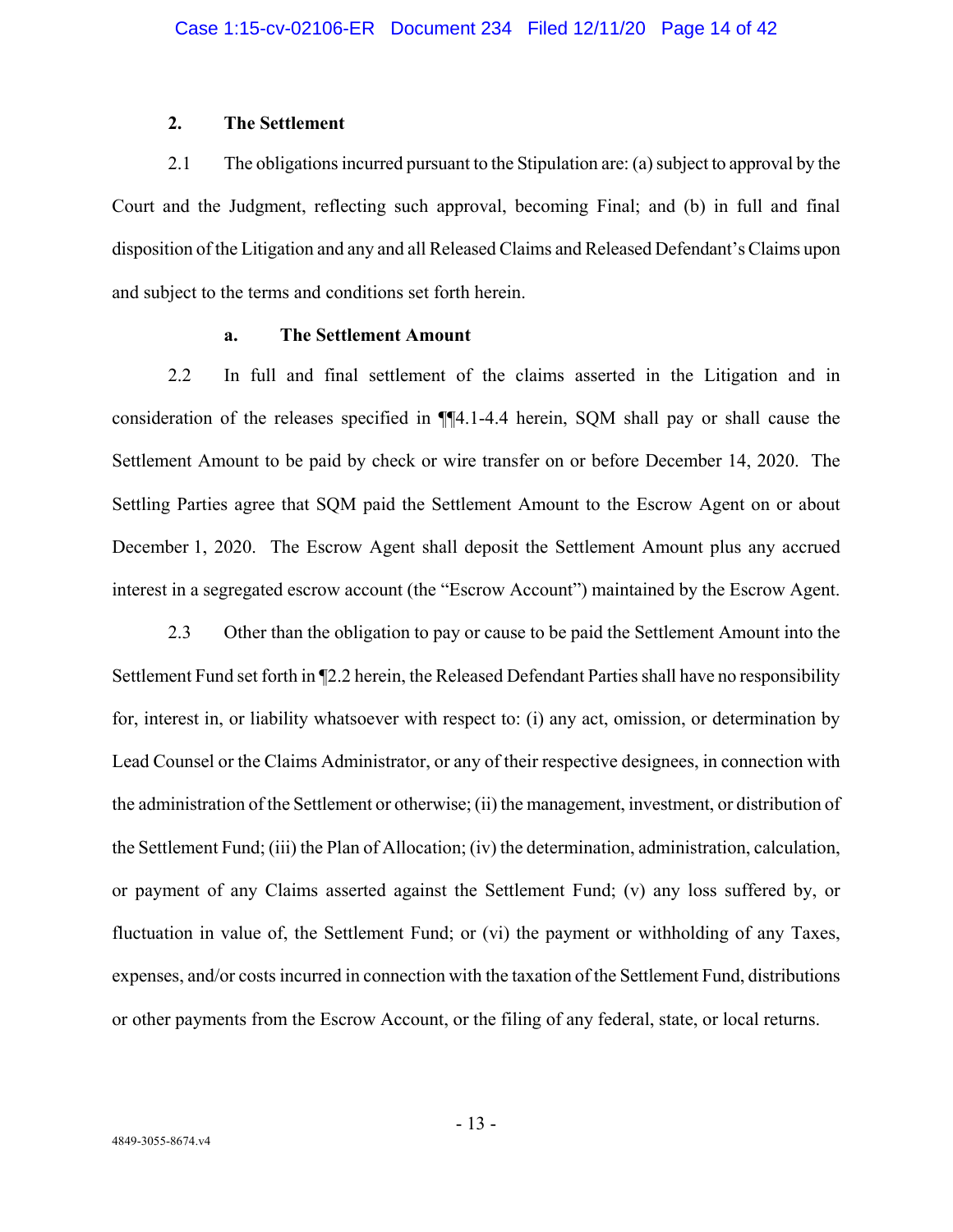### Case 1:15-cv-02106-ER Document 234 Filed 12/11/20 Page 15 of 42

2.4 Other than the obligation to cause the payment of the Settlement Amount in accordance with the terms of ¶2.2, Defendant shall have no obligation to make any other payments pursuant to the Stipulation.

### **b. The Escrow Agent**

2.5 The Escrow Agent shall invest the Settlement Amount deposited pursuant to ¶2.2 hereof in United States Agency or Treasury Securities or other instruments backed by the Full Faith & Credit of the United States Government or an Agency thereof, or fully insured by the United States Government or an Agency thereof and shall reinvest the proceeds of these instruments as they mature in similar instruments at their then-current market rates. All risks related to the investment of the Settlement Fund in accordance with the investment guidelines set forth in this paragraph shall be borne by the Settlement Fund, and the Released Defendant Parties shall have no responsibility for, interest in, or liability whatsoever with respect to investment decisions or the actions of the Escrow Agent, or any transactions executed by the Escrow Agent. The Escrow Agent, through the Settlement Fund, shall indemnify and hold each of the Released Defendant Parties and their counsel harmless for the actions of the Escrow Agent.

2.6 The Escrow Agent shall not disburse the Settlement Fund except as provided in this Stipulation, by an order of the Court, or with the prior written agreement of Defendant's counsel.

2.7 Subject to further order(s) and/or directions as may be made by the Court, or as provided in this Stipulation, the Escrow Agent is authorized to execute such transactions as are consistent with the terms of this Stipulation. The Released Defendant Parties shall have no responsibility for, interest in, or liability whatsoever with respect to the actions of the Escrow Agent, or any transaction executed by the Escrow Agent. The Escrow Agent, through the Settlement Fund,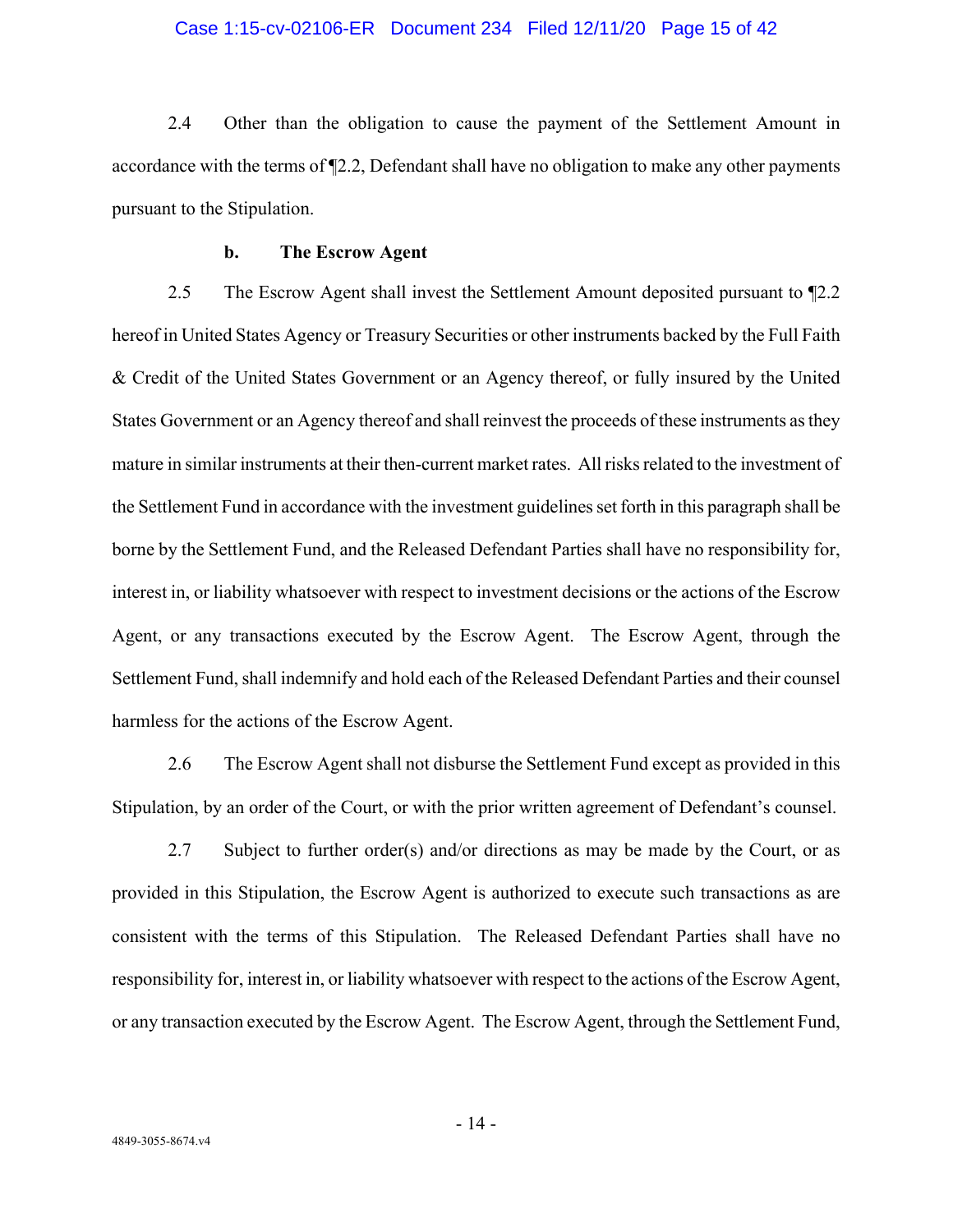### Case 1:15-cv-02106-ER Document 234 Filed 12/11/20 Page 16 of 42

shall indemnify and hold each of the Released Defendant Parties and their counsel harmless for any transaction executed by the Escrow Agent.

2.8 All funds held by the Escrow Agent shall be deemed and considered to be in *custodia legis* of the Court, and shall remain subject to the jurisdiction of the Court, until such time as such funds shall be distributed pursuant to this Stipulation and/or further order(s) of the Court.

2.9 Notwithstanding the fact that the Effective Date of the Settlement has not yet occurred, Lead Counsel may pay from the Settlement Fund, without further approval from Defendant and/or order of the Court, reasonable costs and expenses actually incurred in connection with providing notice of the Settlement by mail, publication, and other means, locating potential Class Members, assisting with the submission of Claims, processing Proof of Claim and Release forms, administering the Settlement, and paying escrow taxes, fees and costs, if any ("Notice and Administration Expenses"), up to the sum of \$500,000.00. Prior to the Effective Date, all such Notice and Administration Expenses in excess of \$500,000.00 may be paid from the Settlement Fund only with prior approval of the Court. After the Effective Date, Notice and Administration Expenses may be paid as incurred, without approval of Defendant or further order of the Court.

2.10 It shall be Lead Counsel's responsibility to disseminate the Notice (as defined in [3.1] below), Proof of Claim and Release, and Summary Notice (as defined in ¶3.1 below) to potential Class Members in accordance with this Stipulation and as ordered by the Court. The Released Defendant Parties shall have no responsibility for or liability whatsoever with respect to the Notice and Administration Expenses, nor shall they have any responsibility or liability whatsoever for any claims with respect thereto, including any claims that may arise from any failure of the notice process. The Escrow Agent through the Settlement Fund, shall indemnify and hold each of the Released Defendant Parties and their counsel harmless for any Notice and Administration Expenses.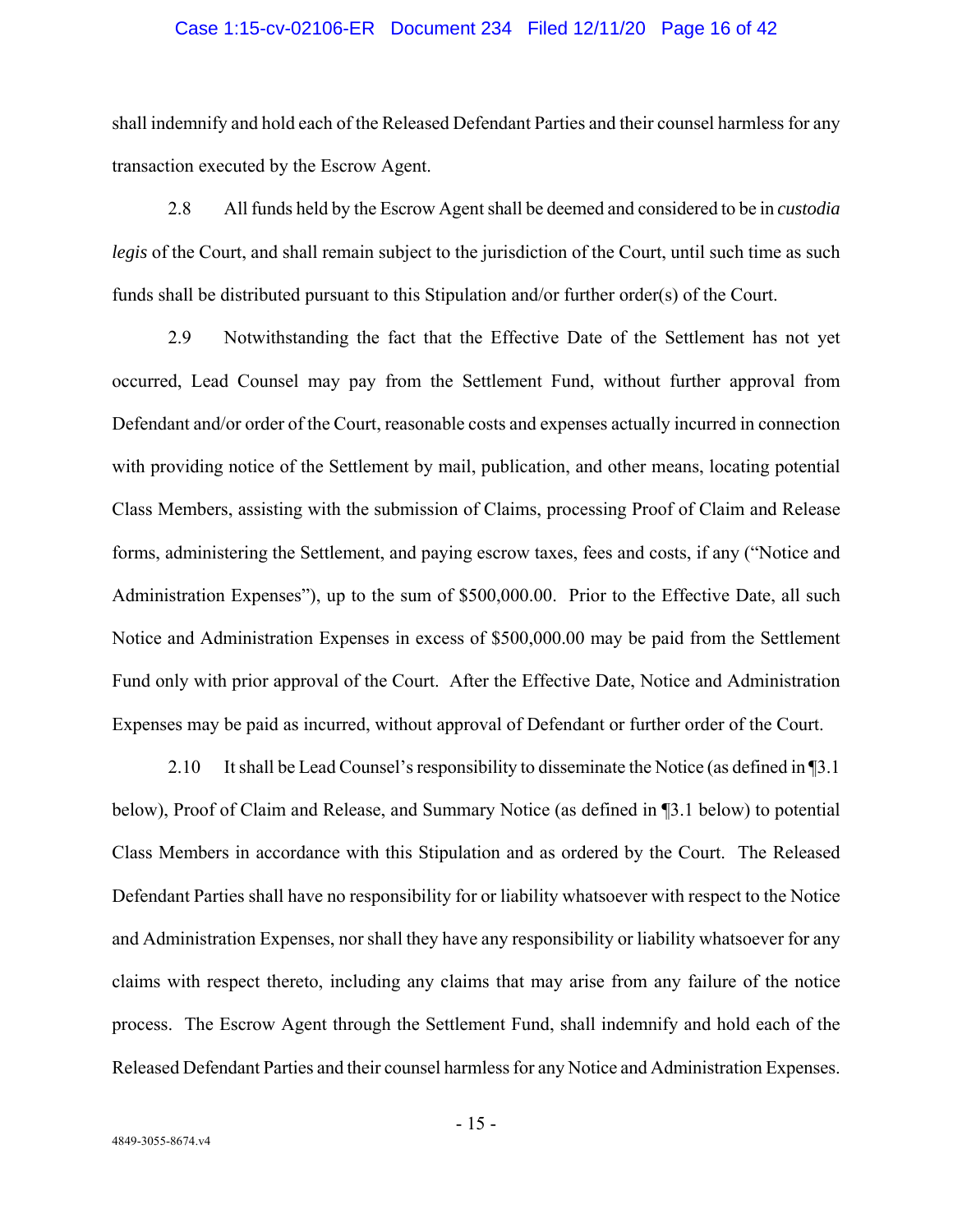### **c. Taxes**

2.11 The Settling Parties agree as follows:

(a) The Settling Parties and the Escrow Agent agree to treat the Settlement Fund as being at all times a "qualified settlement fund" within the meaning of Treas. Reg. §1.468B-1, and the regulations promulgated thereunder. The Settling Parties and the Escrow Agent further agree that the Settlement Fund shall be established pursuant to the Court's subject matter jurisdiction within the meaning of Treas. Reg.  $$1.468B-1(c)(1)$ . In addition, the Escrow Agent shall timely make such elections as necessary or advisable to carry out the provisions of this ¶2.11, including the "relation-back election" (as defined in Treas. Reg. §1.468B-1) back to the earliest permitted date. Such elections shall be made in compliance with the procedures and requirements contained in such regulations. It shall be the responsibility of the Escrow Agent to timely and properly prepare and deliver the necessary documentation for signature by all necessary parties, and thereafter to cause the appropriate filing to occur.

(b) For the purpose of §1.468B of the Internal Revenue Code of 1986, as amended, and the regulations promulgated thereunder, the "administrator" (as defined in Treas. Reg.  $\S1.468B-2(k)(3)$ ) shall be the Escrow Agent. The Escrow Agent shall timely and properly file all informational and other federal, state, or local tax returns necessary or advisable with respect to the earnings on the Settlement Fund (including, without limitation, the returns described in Treas. Reg. §1.468B-2(k)). Such returns (as well as the elections described in  $\P$ 2.11(a) hereof) shall be consistent with this ¶2.11 and in all events shall reflect that all Taxes (including any estimated Taxes, interest, or penalties) on the income earned by the Settlement Fund shall be paid out of the Settlement Fund as provided in ¶2.11(c) hereof.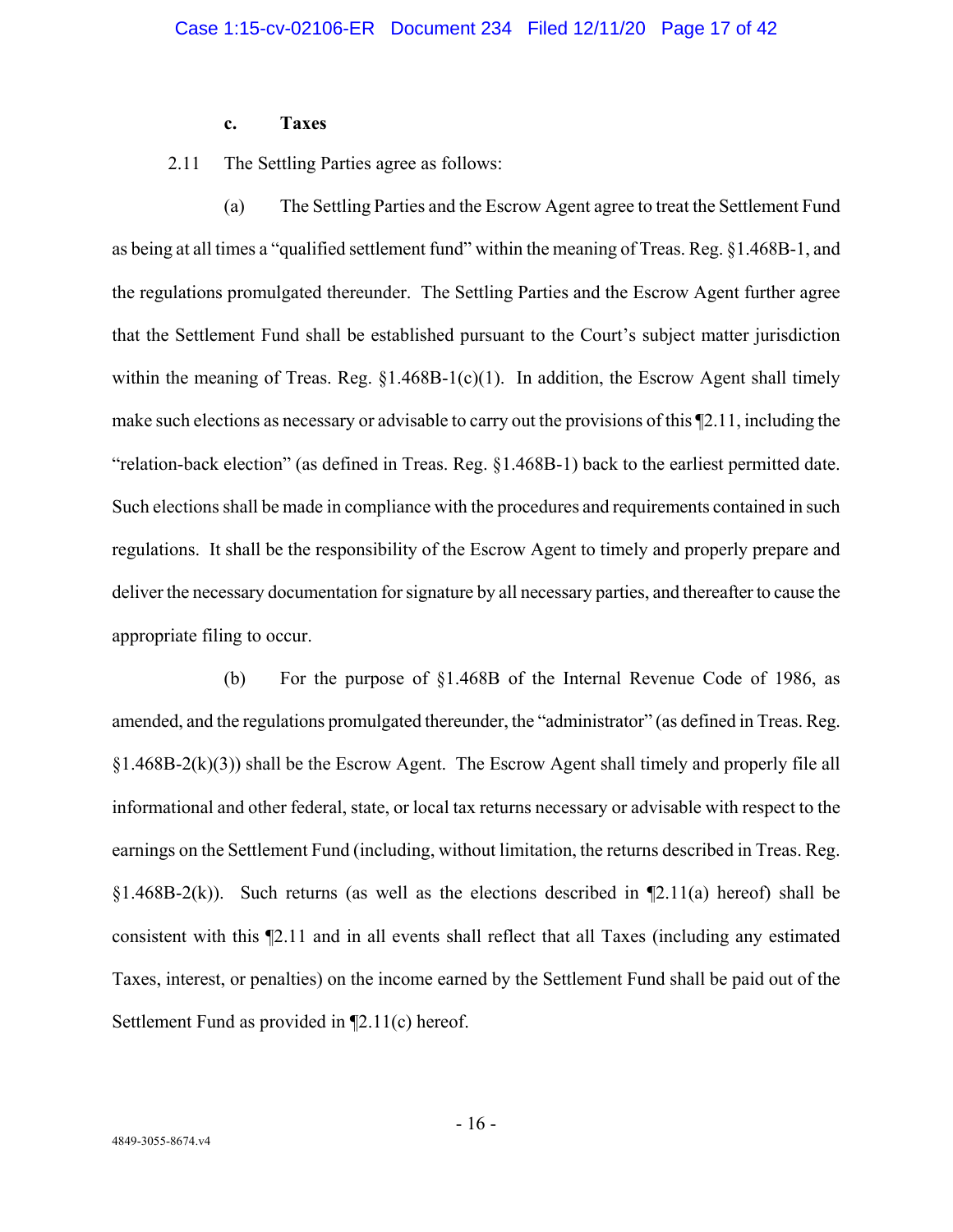### Case 1:15-cv-02106-ER Document 234 Filed 12/11/20 Page 18 of 42

(c) All (i) Taxes (including any estimated Taxes, interest, or penalties) arising with respect to the income earned by the Settlement Fund, including any Taxes or tax detriments that may be imposed upon the Released Defendant Parties or their counsel with respect to any income earned by the Settlement Fund for any period, after the deposit of the Settlement Amount, during which the Settlement Fund does not qualify as a "qualified settlement fund" for federal or state income tax purposes, and (ii) expenses and costs incurred in connection with the operation and implementation of this ¶2.11 (including, without limitation, expenses of tax attorneys and/or accountants and mailing and distribution costs and expenses relating to filing (or failing to file) the returns described in this ¶2.11) ("Tax Expenses"), shall be paid out of the Settlement Fund; in all events, the Released Defendant Parties and their counsel shall have no liability or responsibility whatsoever for the Taxes or the Tax Expenses. The Escrow Agent, through the Settlement Fund, shall indemnify and hold each of the Released Defendant Parties and their counsel harmless for Taxes and Tax Expenses (including, without limitation, Taxes payable by reason of any such indemnification). Further, Taxes and Tax Expenses shall be treated as, and considered to be, a cost of administration of the Settlement Fund and shall be timely paid by the Escrow Agent out of the Settlement Fund without prior order from the Court and the Escrow Agent shall be authorized (notwithstanding anything herein to the contrary) to withhold from distribution to Authorized Claimants any funds necessary to pay such amounts, including the establishment of adequate reserves for any Taxes and Tax Expenses (as well as any amounts that may be required to be withheld under Treas. Reg. §1.468B-2(1)(2)); neither the Released Defendant Parties nor their counsel are responsible nor shall they have any liability for any Taxes or Tax Expenses. The Settling Parties hereto agree to cooperate with the Escrow Agent, each other, and their tax attorneys and accountants to the extent reasonably necessary to carry out the provisions of this ¶2.11.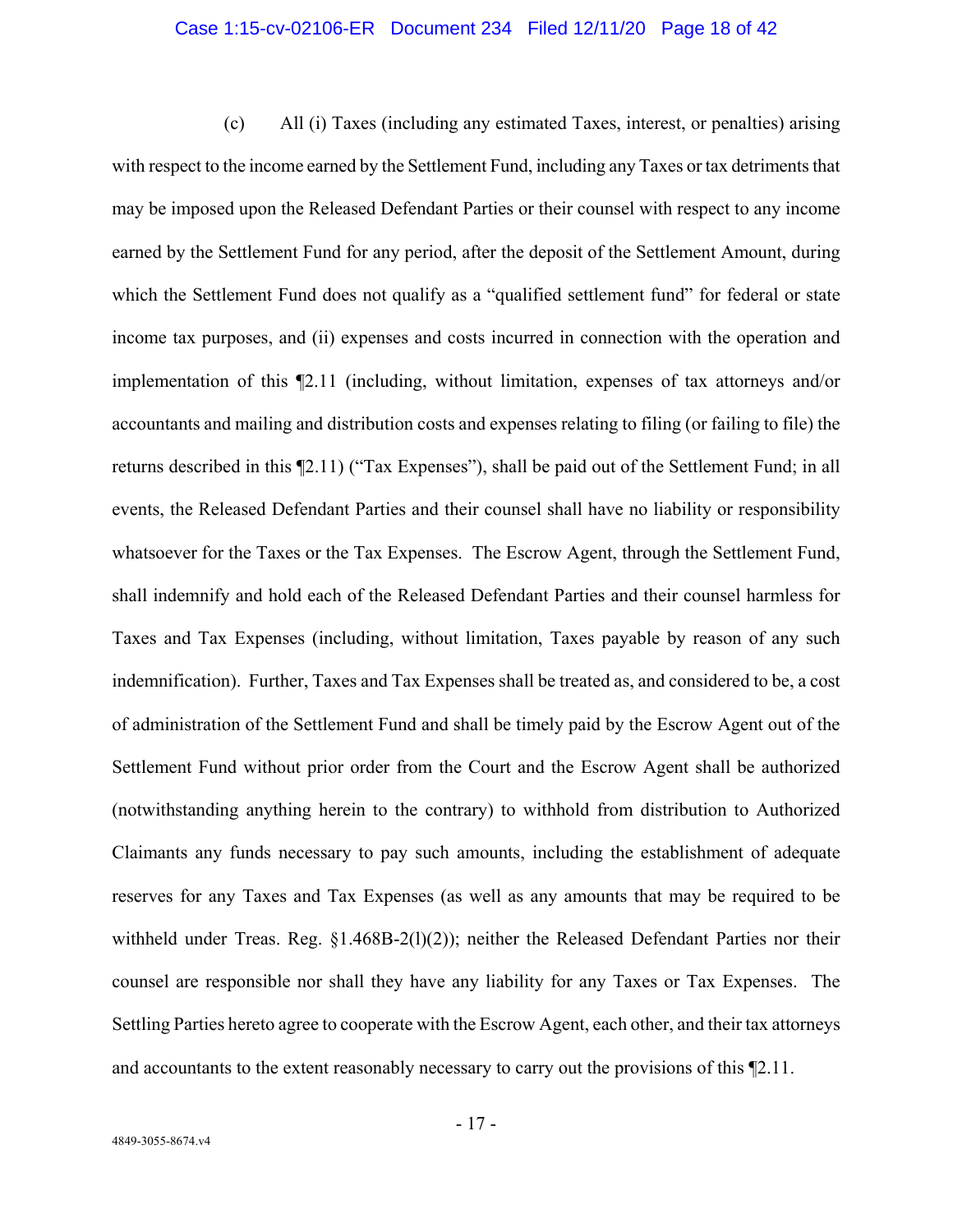### Case 1:15-cv-02106-ER Document 234 Filed 12/11/20 Page 19 of 42

2.12 This is not a claims-made settlement. As of the Effective Date, the Released Defendant Parties, and/or any other Person funding the Settlement on their behalf, shall not have any right to the return of the Settlement Fund or any portion thereof for any reason, and shall not have liability should Claims made exceed the amount available in the Settlement Fund for payment of such Claims. The Released Defendant Parties shall not be liable for the loss of any portion of the Settlement Fund, nor have any liability, obligation, or responsibility for the payment of Claims, Taxes, legal fees, or any other expenses payable from the Settlement Fund.

#### **d. Termination of Settlement**

2.13 In the event that this Stipulation is not approved or the Settlement is not approved, or is terminated, canceled, or the Effective Date otherwise fails to occur for any reason, including, without limitation, in the event the Judgment is reversed or vacated or altered following any appeal taken therefrom, or is successfully collaterally attacked, or otherwise does not become Final, the Settlement Fund less Notice and Administration Expenses or Taxes or Tax Expenses paid, incurred, or due and owing pursuant to ¶¶2.9 and 2.11 hereof in connection with the Settlement provided for herein, shall be refunded pursuant to written instructions from Defendant's counsel in accordance with ¶7.4 herein.

### **3. Preliminary Approval Order and Settlement Hearing**

3.1 Immediately following execution of this Stipulation, Lead Counsel shall submit this Stipulation together with its Exhibits to the Court and shall apply for entry of an order (the "Preliminary Approval Order"), substantially in the form of Exhibit A attached hereto, requesting, *inter alia*, the preliminary approval of the Settlement set forth in this Stipulation, and approval for the mailing of a settlement notice (the "Notice") and publication of a summary notice ("Summary Notice"), substantially in the forms of Exhibits A-1 and A-3 attached hereto. The Notice shall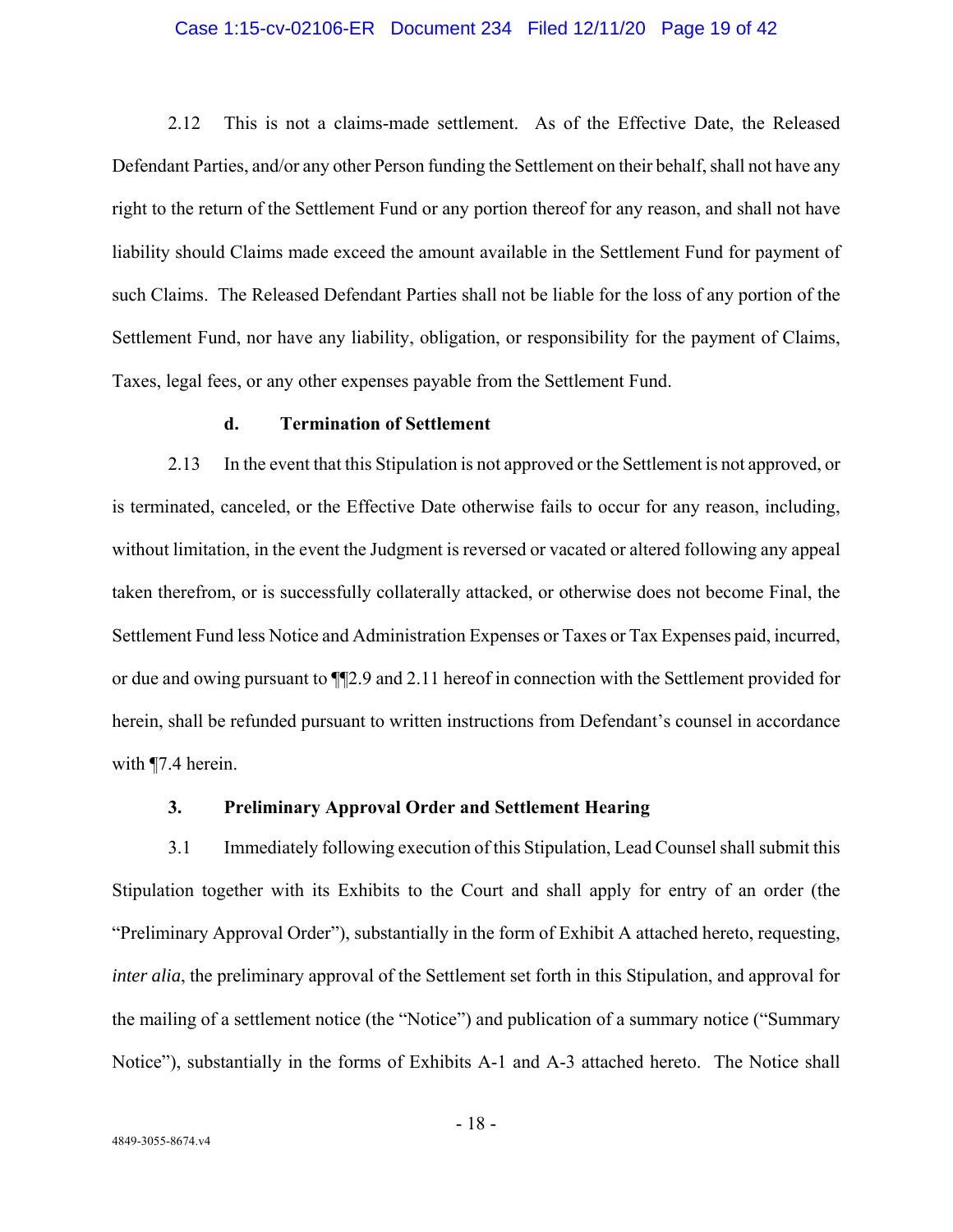### Case 1:15-cv-02106-ER Document 234 Filed 12/11/20 Page 20 of 42

include the general terms of the Settlement set forth in this Stipulation, the proposed Plan of Allocation, the general terms of the Fee and Expense Application, as defined in ¶6.1 hereof, and the date of the Settlement Hearing.

3.2 Within ten (10) business days after entry of the Preliminary Approval Order, SQM shall provide the Claims Administrator, at no cost to Lead Plaintiff or the Class, whatever shareholder records it is reasonably able to obtain from The Bank of New York Mellon, as depositary of the SQM ADSs, containing the names and addresses of purchasers of SQM ADSs during the Class Period. It shall be solely Lead Counsel's responsibility to disseminate the Notice and Summary Notice to the Class in accordance with this Stipulation and as ordered by the Court. Class Members shall have no recourse as to the Released Defendant Parties with respect to any claims they may have that arise from any failure of the notice process.

3.3 Lead Counsel shall request that, after notice is given and not earlier than ninety (90) calendar days after the later of the dates on which the appropriate Federal official and the appropriate State officials are provided with notice pursuant to the Class Action Fairness Act of 2005, 28 U.S.C. §1715 *et seq.* ("CAFA"), the Court hold the Settlement Hearing and approve the Settlement of the Litigation as set forth herein. At or after the Settlement Hearing, Lead Counsel also will request that the Court approve the proposed Plan of Allocation and the Fee and Expense Application.

### **4. Releases**

4.1 Upon the Effective Date, as defined in ¶1.8 hereof, Lead Plaintiff shall, and each and every Releasing Plaintiff Party shall be deemed to have, and by operation of the Judgment shall have, fully, finally, and forever waived, released, relinquished, discharged, and dismissed each and every one of the Released Claims against each and every one of the Released Defendant Parties and shall forever be barred and enjoined from commencing, instituting, prosecuting, or maintaining any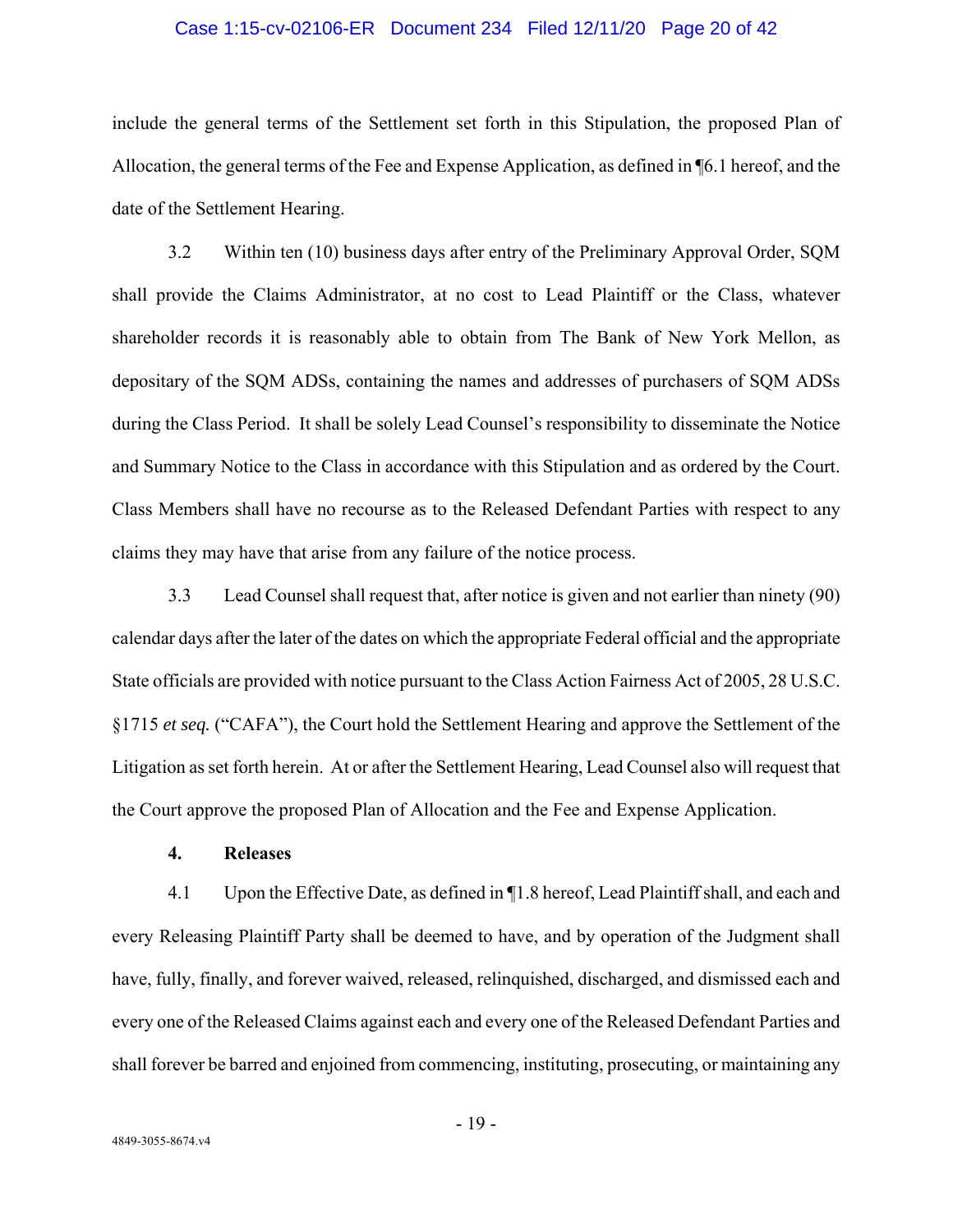#### Case 1:15-cv-02106-ER Document 234 Filed 12/11/20 Page 21 of 42

and all of the Released Claims against any and all of the Released Defendant Parties, whether or not such Releasing Plaintiff Party executes and delivers the Proof of Claim and Release or shares in the Net Settlement Fund. Claims to enforce the terms of this Stipulation are not released.

4.2 Any Proof of Claim and Release that is executed by Class Members shall release all Released Claims against the Released Defendant Parties and shall be substantially in the form contained in Exhibit A-2 attached hereto.

4.3 Upon the Effective Date, the Releasing Plaintiff Parties will be forever barred and enjoined from commencing, instituting, prosecuting, or continuing to prosecute any action or other proceeding in any court of law or equity, arbitration tribunal, or administrative forum, asserting the Released Claims against any of the Released Defendant Parties.

4.4 Upon the Effective Date, each of the Released Defendant Parties shall be deemed to have, and by operation of the Judgment shall have, fully, finally, and forever released, relinquished, and discharged all Released Defendant's Claims against Lead Plaintiff, the Class and Lead Plaintiff's Counsel. Claims to enforce the terms of this Stipulation are not released.

### **5. Administration and Calculation of Claims, Final Awards, and Supervision and Distribution of the Settlement Fund**

5.1 The Claims Administrator, subject to such supervision and direction of Lead Counsel and the Court as may be necessary or as circumstances may require, shall administer and calculate the Claims submitted by Class Members and shall oversee distribution of the Net Settlement Fund to Authorized Claimants. Other than SQM's obligation to provide the ADS holders' records it is reasonably able to obtain from The Bank of New York Mellon, as depositary of the SQM ADSs, as provided in ¶3.2 above, the Released Defendant Parties and Defendant's counsel shall have no responsibility for or interest whatsoever in the administration of the Settlement or the actions or decisions of the Claims Administrator, and shall have no liability whatsoever to the Releasing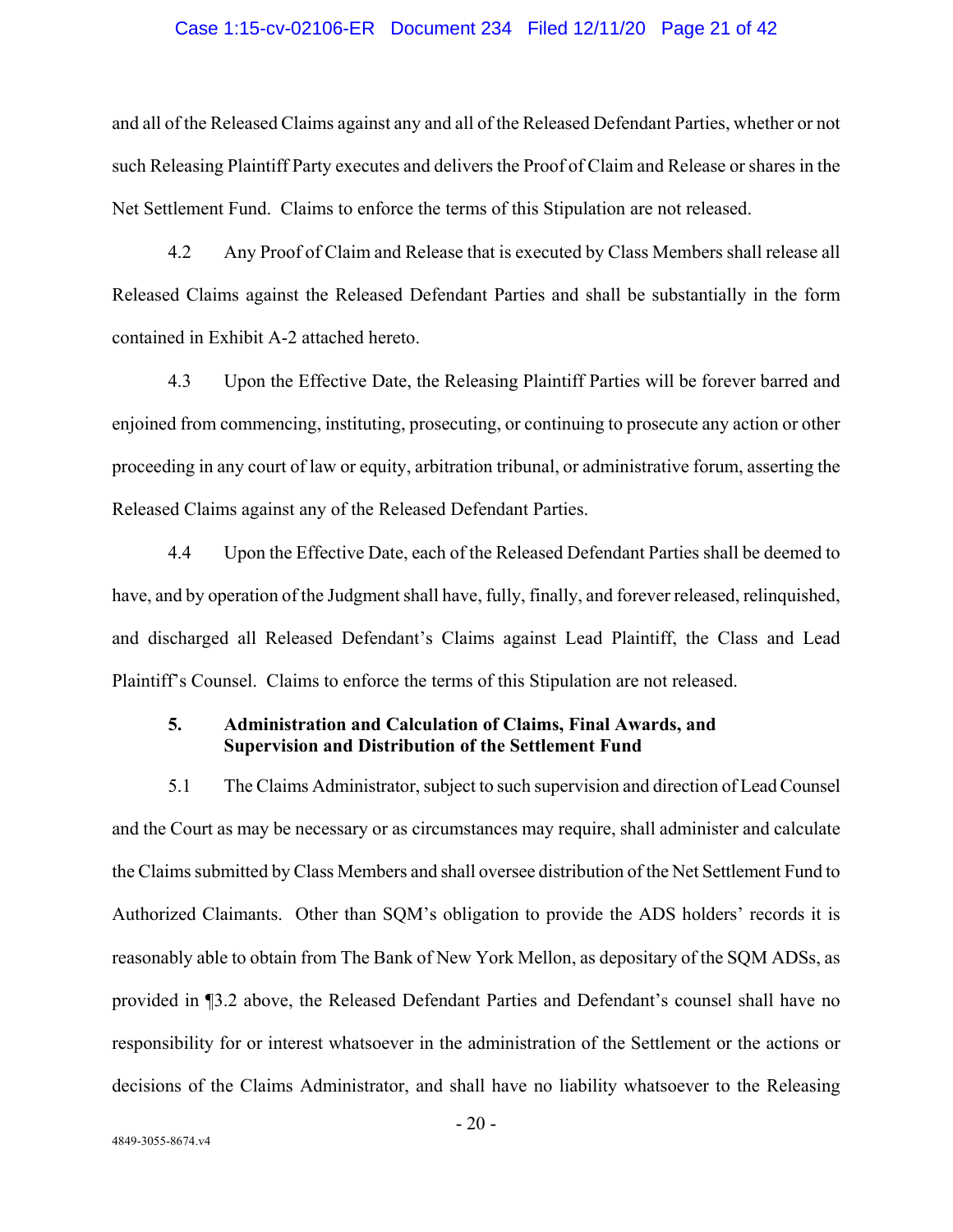### Case 1:15-cv-02106-ER Document 234 Filed 12/11/20 Page 22 of 42

Plaintiff Parties, including Lead Plaintiff, any other Class Members, or Lead Plaintiff's Counsel, in connection with such administration, including, but not limited to: (i) any act, omission, or determination by Lead Counsel, the Escrow Agent, and/or the Claims Administrator, or any of their respective designees or agents, in connection with the administration of the Settlement or otherwise; (ii) the management or investment of the Settlement Fund or the Net Settlement Fund, or the distribution of the Net Settlement Fund; (iii) the Plan of Allocation; (iv) the determination, administration, calculation, or payment of any Claims asserted against the Settlement Fund; (v) any losses suffered by, or fluctuations in value of, the Settlement Fund; or (vi) the payment or withholding of any Taxes, expenses, and/or costs incurred with the taxation of the Settlement Fund or the filing of any federal, state, or local returns.

- 5.2 The Settlement Fund shall be applied as follows:
	- (a) to pay all Notice and Administration Expenses;
	- (b) to pay the Taxes and Tax Expenses;

(c) to pay attorneys' fees and expenses of Lead Plaintiff's Counsel and to pay any award to Lead Plaintiff for its reasonable costs and expenses (including lost wages) pursuant to 15 U.S.C. §78u-4(a)(4), if and to the extent allowed by the Court (the "Fee and Expense Award"); and

(d) after the Effective Date, to distribute the Net Settlement Fund to Authorized Claimants as provided by this Stipulation, the Plan of Allocation, or the orders of the Court.

5.3 After the Effective Date, and in accordance with the terms of this Stipulation, the Plan of Allocation, or such further approval and further order(s) of the Court as may be necessary or as circumstances may require, the Net Settlement Fund shall be distributed to Authorized Claimants, subject to and in accordance with the following provisions of this Stipulation.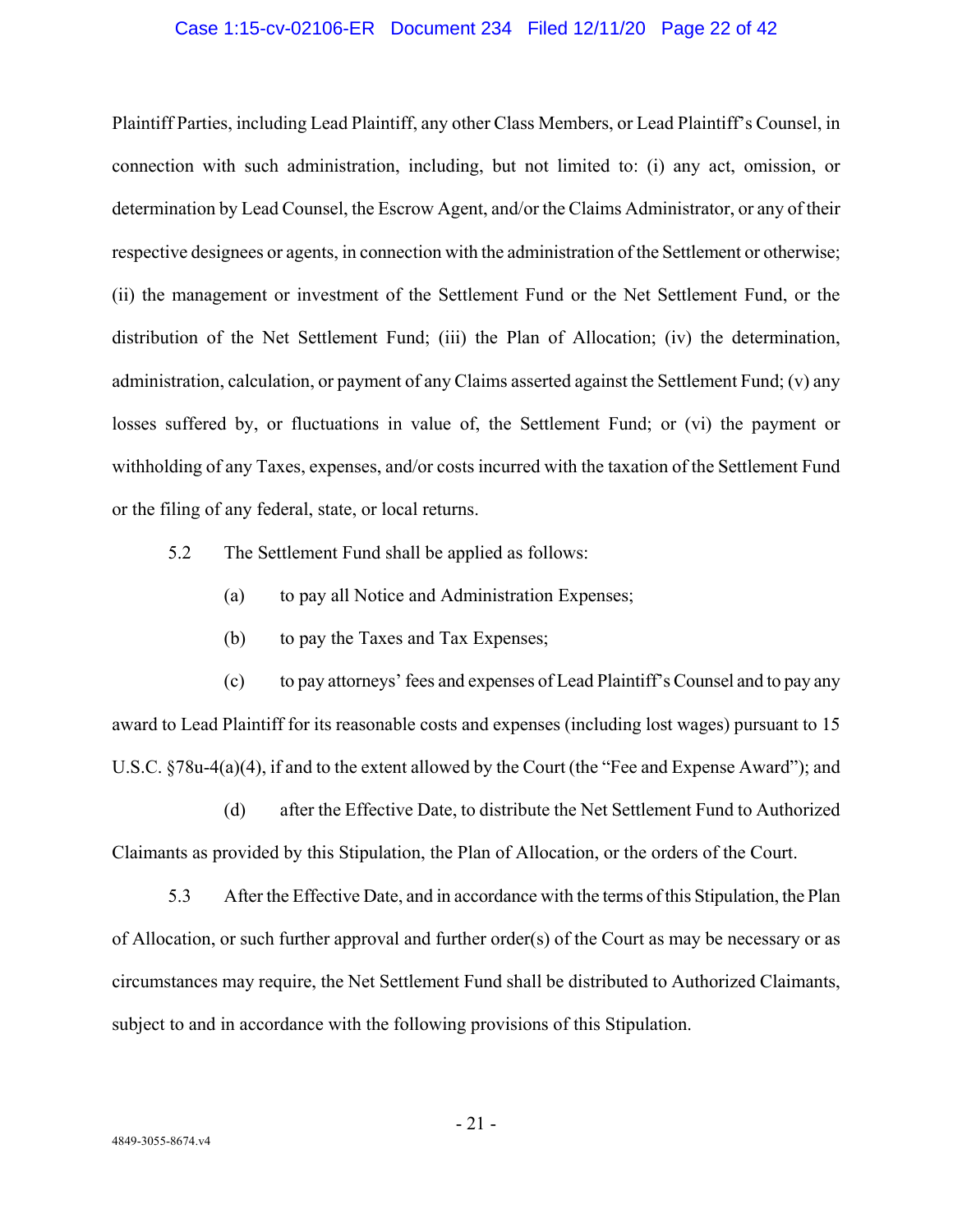### Case 1:15-cv-02106-ER Document 234 Filed 12/11/20 Page 23 of 42

5.4 Within ninety (90) calendar days after the mailing of the Notice or such other time as may be set by the Court, each Class Member shall be required to submit to the Claims Administrator a completed Proof of Claim and Release, substantially in the form of Exhibit A-2 attached hereto, signed under penalty of perjury and supported by such documents as are specified in the Proof of Claim and Release.

5.5 Except as provided herein or otherwise ordered by the Court, all Class Members who fail to timely submit a valid Proof of Claim and Release, shall be forever barred from receiving any payments pursuant to this Stipulation and the Settlement set forth herein, but will, in all other respects, be subject to and bound by the provisions of this Stipulation, the releases contained herein, and the Judgment, and will be barred from bringing any action against the Released Defendant Parties concerning the Released Claims. Notwithstanding the foregoing, Lead Counsel shall have the discretion (but not an obligation) to accept late-submitted Claims for processing by the Claims Administrator so long as the distribution of the Net Settlement Fund to Authorized Claimants is not materially delayed thereby. No Person shall have any claim against Lead Plaintiff, Lead Plaintiff's Counsel, the Claims Administrator or any Class Member by reason of the exercise or non-exercise of such discretion.

5.6 Each Proof of Claim and Release shall be submitted to and reviewed by the Claims Administrator, under the supervision of Lead Counsel, who shall determine, in accordance with this Stipulation and the approved Plan of Allocation, the extent, if any, to which each Claim shall be allowed, subject to review by the Court pursuant to ¶5.8 below.

5.7 Proof of Claim and Release forms that do not meet the submission requirements may be rejected. Prior to rejecting a Proof of Claim and Release in whole or in part, the Claims Administrator shall communicate with the claimant in writing to give the claimant the chance to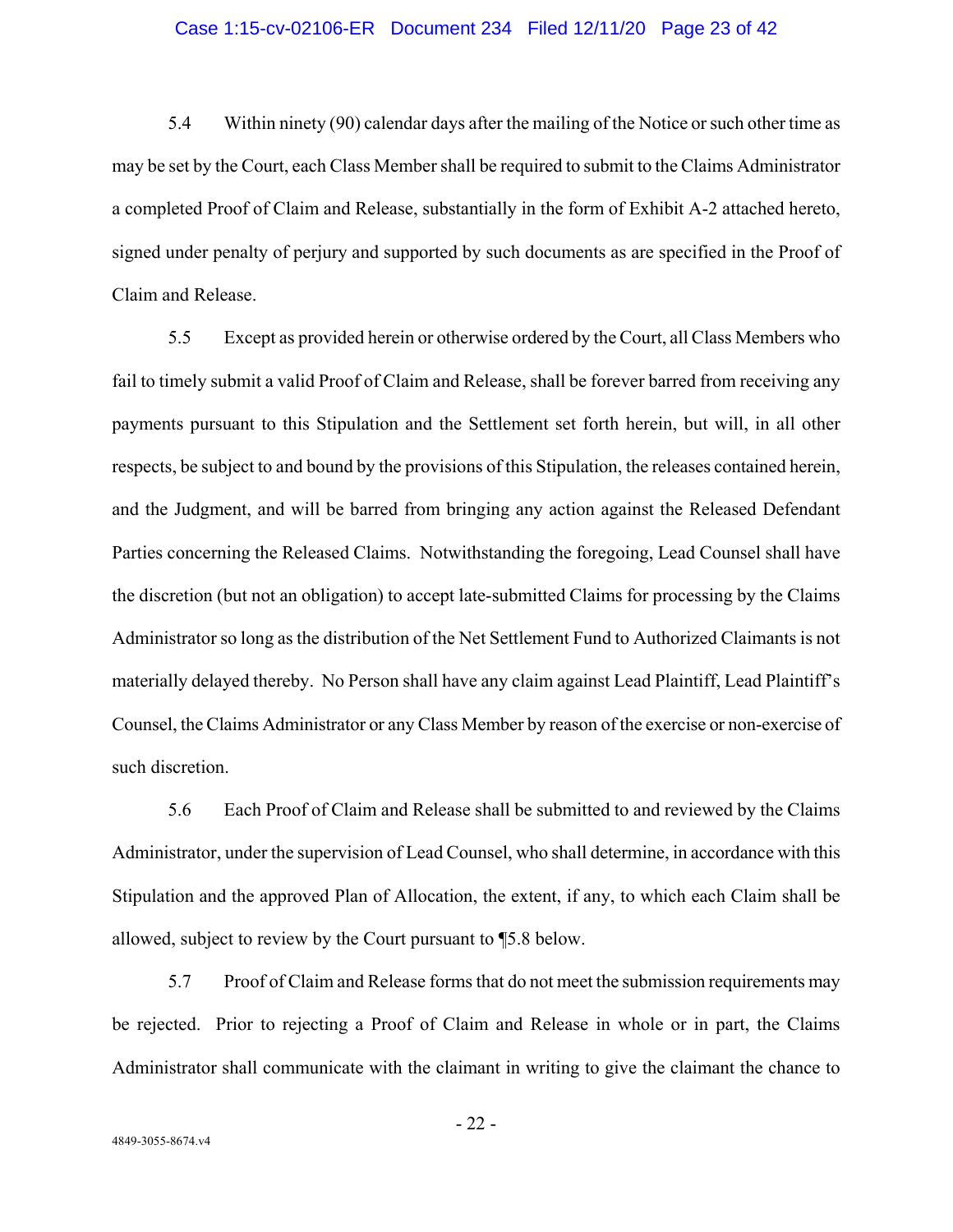### Case 1:15-cv-02106-ER Document 234 Filed 12/11/20 Page 24 of 42

remedy any curable deficiencies in the Proof of Claim and Release submitted. The Claims Administrator, under the supervision of Lead Counsel, shall notify, in a timely fashion and in writing, all claimants whose Claims the Claims Administrator proposes to reject in whole or in part for curable deficiencies, setting forth the reasons therefor, and shall indicate in such notice that the claimant whose Claim is to be rejected has the right to a review by the Court if the claimant so desires and complies with the requirements of ¶5.8 below.

5.8 If any claimant whose timely Claim has been rejected in whole or in part for curable deficiency desires to contest such rejection, the claimant must, within twenty (20) calendar days after the date of mailing of the notice required in ¶5.7 above, or a lesser period of time if the Claim was untimely, serve upon the Claims Administrator a notice and statement of reasons indicating the claimant's grounds for contesting the rejection along with any supporting documentation, and requesting a review thereof by the Court. If a dispute concerning a Claim cannot be otherwise resolved, Lead Counsel shall thereafter present the claimant's request for review to the Court.

5.9 Each claimant who declines to be excluded from the Class shall be deemed to have submitted to the jurisdiction of the Court with respect to the claimant's Claim, including, but not limited to, all releases provided for herein and in the Judgment, and the Claim will be subject to investigation and discovery under the Federal Rules of Civil Procedure, provided that such investigation and discovery shall be limited to the claimant's status as a Class Member and the validity and amount of the claimant's Claim. In connection with processing the Proofs of Claim and Release, no discovery shall be allowed on the merits of the Litigation or the Settlement. All proceedings with respect to the administration, processing and determination of Claims and the determination of all controversies relating thereto, including disputed questions of law and fact with respect to the validity of Claims, shall be subject to the jurisdiction of the Court, but shall not, in any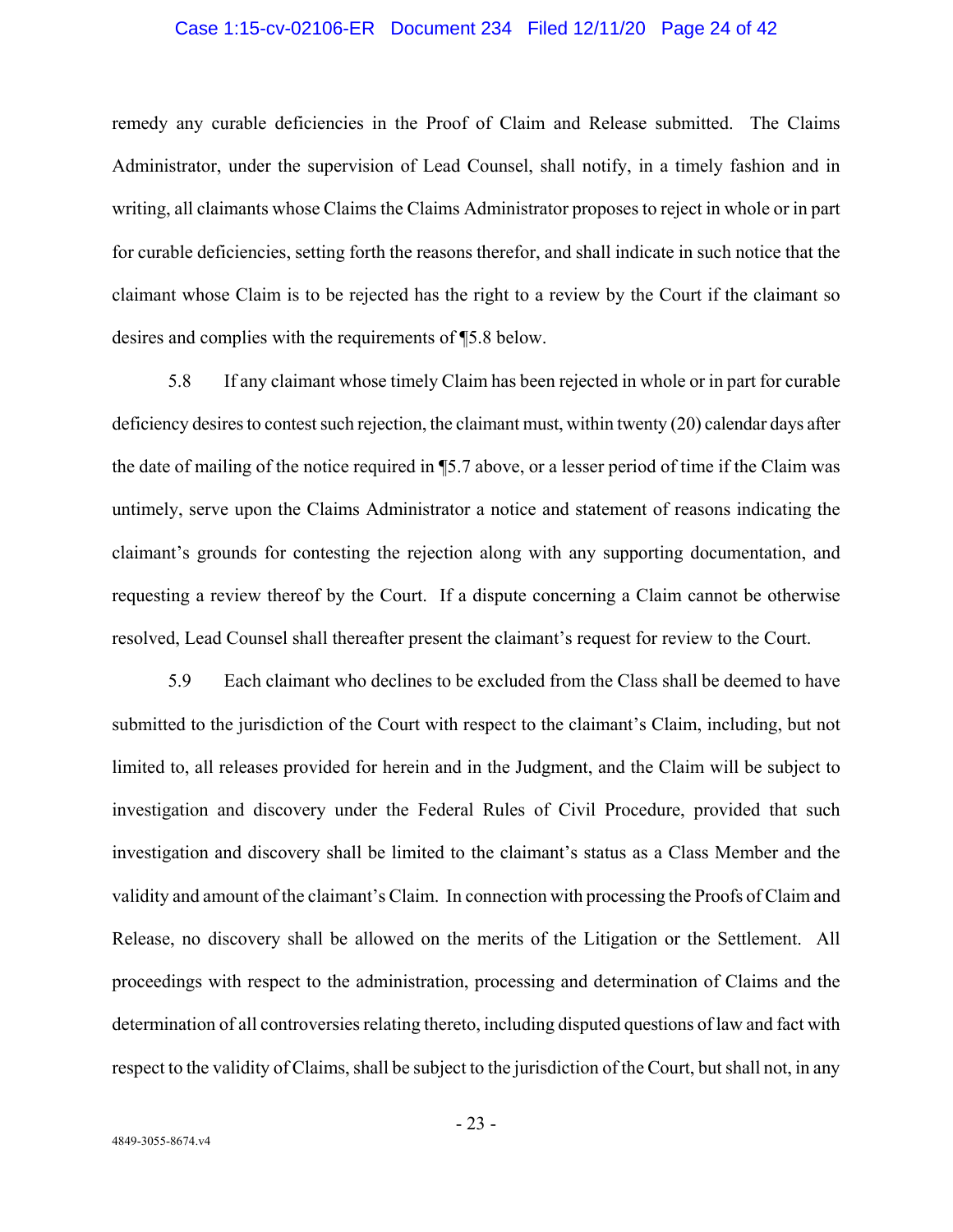### Case 1:15-cv-02106-ER Document 234 Filed 12/11/20 Page 25 of 42

event, delay or affect the finality of the Judgment. All Class Members, other claimants, and parties to this Settlement expressly waive trial by jury (to the extent any such right may exist) and any right of appeal or review with respect to such determinations.

5.10 Following the Effective Date, the Net Settlement Fund shall be distributed to the Authorized Claimants substantially in accordance with the Plan of Allocation set forth in the Notice and approved by the Court. No distributions will be made to Authorized Claimants who would otherwise receive a distribution of less than \$10.00. If there is any balance remaining in the Net Settlement Fund after a reasonable period of time after the date of the distribution of the Net Settlement Fund, the Claims Administrator at Lead Counsel's direction shall, if feasible, redistribute such balance among Authorized Claimants who negotiated the checks sent in the initial distribution and who would receive a minimum of \$10.00. These redistributions shall be repeated until the balance remaining in the Net Settlement Fund is *de minimis*. Any *de minimis* balance that still remains in the Net Settlement Fund after such reallocation(s) and payments, which is not feasible or economical to reallocate, shall be donated to an appropriate non-sectarian, non-profit charitable organization(s) unaffiliated with any party or their counsel serving the public interest selected by Lead Counsel and approved by the Court.

5.11 The Released Defendant Parties shall have no responsibility for, interest in, or liability whatsoever with respect to the distribution of the Net Settlement Fund, the Plan of Allocation, the determination, administration, or calculation of Claims, the payment or withholding of Taxes or Tax Expenses, or any losses incurred in connection therewith. No Person shall have any claim of any kind against the Released Defendant Parties with respect to the matters set forth in ¶¶5.1-5.13 hereof; and the Releasing Plaintiff Parties release the Released Defendant Parties from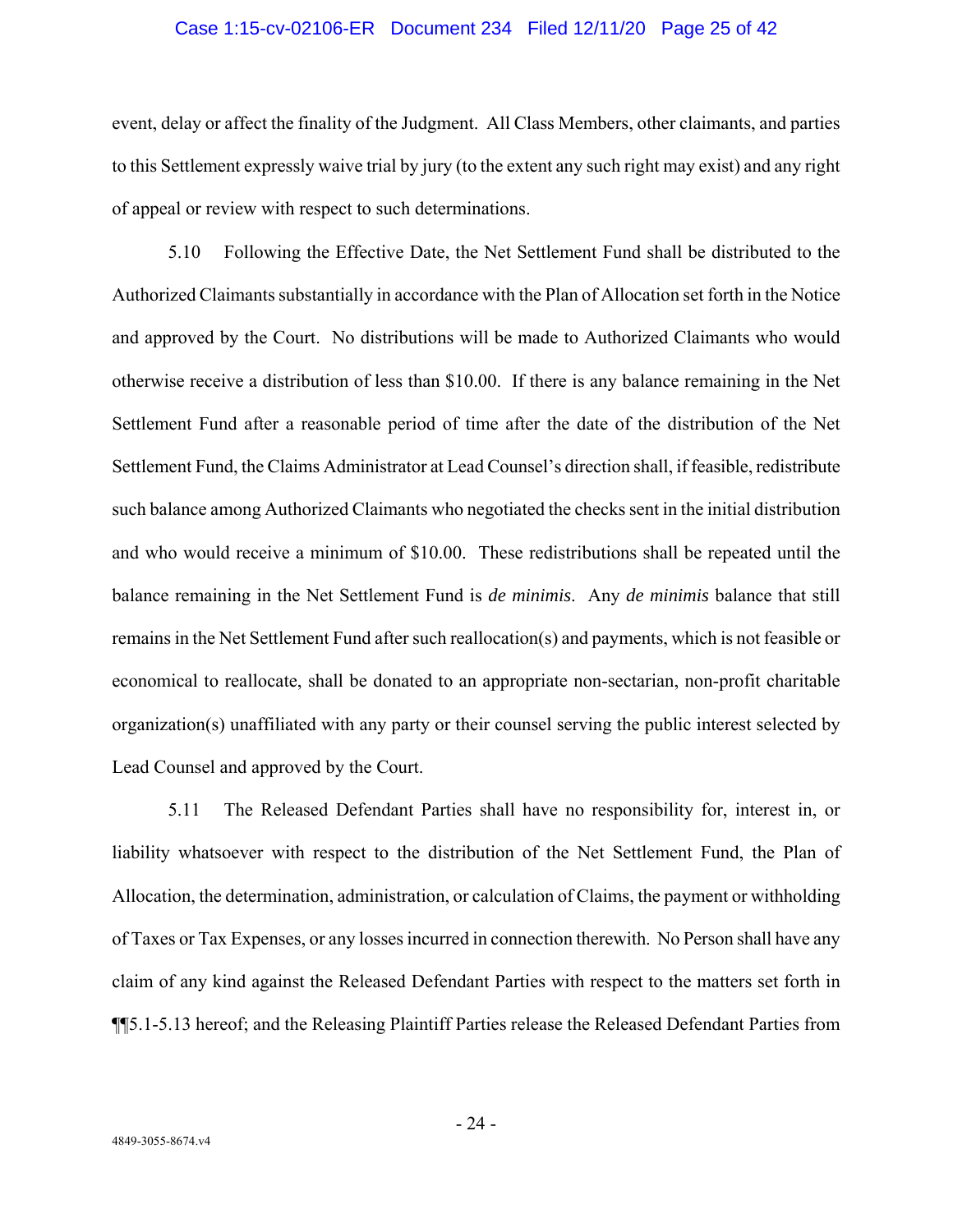### Case 1:15-cv-02106-ER Document 234 Filed 12/11/20 Page 26 of 42

any and all liability and claims arising from or with respect to the administration, investment, or distribution of the Settlement Fund.

5.12 No Person shall have any claim against the Released Defendant Parties, Lead Plaintiff, Lead Plaintiff's Counsel or the Claims Administrator, or any other Person designated by Lead Counsel based on determinations or distributions made substantially in accordance with this Stipulation and the Settlement contained herein, the Plan of Allocation, or further order(s) of the Court.

5.13 It is understood and agreed by the Settling Parties that any proposed Plan of Allocation of the Net Settlement Fund, including, but not limited to, any adjustments to an Authorized Claimant's Claim set forth therein, is not a part of this Stipulation and is to be considered by the Court separately from the Court's consideration of the fairness, reasonableness, and adequacy of the Settlement set forth in this Stipulation, and any order or proceeding relating to the Plan of Allocation shall not operate to terminate or cancel this Stipulation or affect the finality of the Court's Judgment approving this Stipulation and the Settlement set forth herein, or any other orders entered pursuant to the Stipulation.

### **6. Lead Plaintiff's Counsel's Attorneys' Fees and Expenses**

6.1 Lead Counsel may submit an application or applications (the "Fee and Expense Application") from the Settlement Fund for: (a) an award of attorneys' fees; plus (b) expenses or charges in connection with prosecuting the Litigation; plus (c) any interest earned on such attorneys' fees and expenses at the same rate and for the same periods as earned by the Settlement Fund (until paid) as may be awarded by the Court. An application for fees and expenses may include a request for reimbursement of Lead Plaintiff's reasonable costs and expenses in connection with its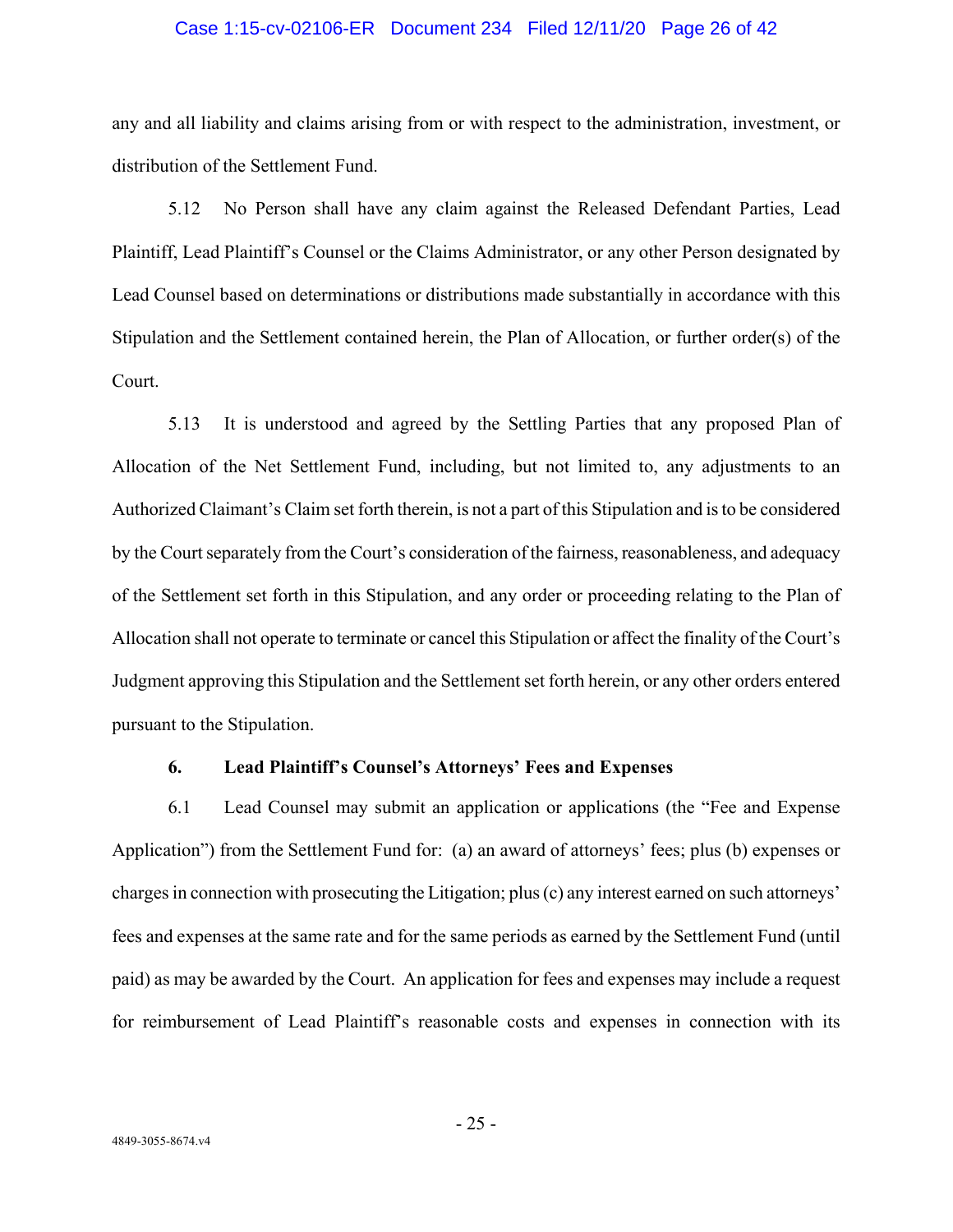#### Case 1:15-cv-02106-ER Document 234 Filed 12/11/20 Page 27 of 42

representation of the Class pursuant to 15 U.S.C. §78u-4(a)(4). Lead Counsel reserves the right to make additional applications for fees and expenses incurred.

6.2 The amount of attorneys' fees and expenses awarded by the Court is within the sole discretion of the Court. Any fees and expenses, as awarded by the Court, shall be paid to Lead Counsel from the Settlement Fund, as ordered, immediately after the Court executes the Judgment and an order awarding such fees and expenses, notwithstanding the existence of any timely filed objections thereto or to the Settlement, or potential for appeal therefrom, or collateral attack on the Settlement or any part thereof. Lead Counsel may thereafter allocate the attorneys' fees among Lead Plaintiff's Counsel in a manner in which it in good faith believes reflects the contributions of such counsel to the initiation, prosecution, and resolution of the Litigation.

6.3 In the event that the Effective Date does not occur, or the Judgment or the order making the Fee and Expense Award is reversed or modified, or this Stipulation is canceled or terminated for any other reason, and such reversal, modification, cancellation or termination becomes Final and not subject to review, and in the event that the Fee and Expense Award has been paid to any extent, then Lead Counsel, including its partners and/or shareholders, and such other Lead Plaintiff's Counsel, including their law firms, partners, and/or shareholders, and Lead Plaintiff who have received any portion of the Fee and Expense Award shall, within five (5) business days from receiving notice from Defendant's counsel or from a court of appropriate jurisdiction, refund to the Settlement Fund all such fees and expenses previously paid to them from the Settlement Fund plus interest thereon at the same rate as earned by the Settlement Fund in an amount consistent with such reversal, modification, cancellation or termination, and such fees and expenses shall be returned to the Settlement Fund in accordance with ¶7.4. Any refunds required pursuant to this ¶6.3 shall be the several obligation of Lead Plaintiff's Counsel, including their law firms, partners, and/or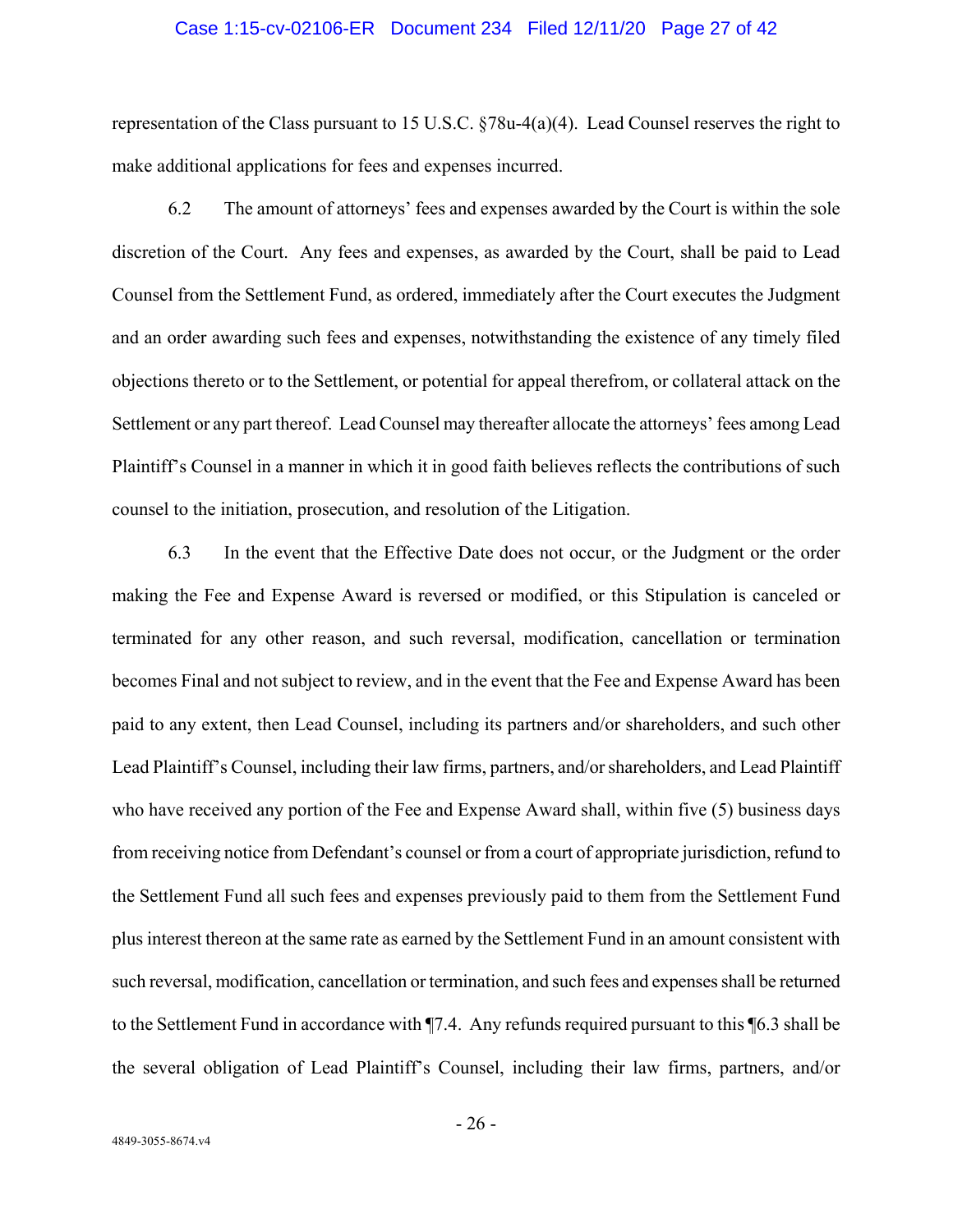### Case 1:15-cv-02106-ER Document 234 Filed 12/11/20 Page 28 of 42

shareholders, and Lead Plaintiff that received fees or expenses to make appropriate refunds or repayments to the Settlement Fund. Each such Lead Plaintiff's Counsel or Lead Plaintiff receiving an award of fees and expenses, as a condition of receiving such fees and expenses, on behalf of itself and each partner and/or shareholder of it, agrees that (a) such Person and its partners, shareholders, and/or members are subject to the jurisdiction of the Court for the purpose of enforcing the provisions of this paragraph, and (b) are jointly and severally liable for the full amount of all fees, expenses, and/or costs paid to them from the Settlement Fund together with the interest paid thereon. Without limitation, Lead Plaintiff's Counsel and Lead Plaintiff and their partners, shareholders, and/or members agree that the Court may, upon application of Defendant and notice to Lead Plaintiff's Counsel, summarily issue orders, including, but not limited to, judgments and attachment orders, and may make appropriate findings of or sanctions for contempt, should such law firms or their partners, shareholders, or members fail to timely repay fees and expenses pursuant to this paragraph.

6.4 The procedure for and the allowance or disallowance by the Court of any applications by any Lead Plaintiff's Counsel for attorneys' fees and expenses to be paid out of the Settlement Fund is not part of the Settlement set forth in this Stipulation, and is to be considered by the Court separately from the Court's consideration of the fairness, reasonableness, and adequacy of the Settlement set forth in this Stipulation, and shall have no effect on the terms of the Stipulation or on the validity or enforceability of this Settlement. The approval of the Settlement, and it becoming Final, shall not be contingent on the award of attorneys' fees and expenses, any award to Lead Plaintiff, Lead Counsel, or Lead Plaintiff's Counsel, nor any appeals from such awards. Any order or proceeding relating to the Fee and Expense Application, or any appeal from any order relating thereto or reversal or modification thereof, shall not operate to terminate or cancel this Stipulation, or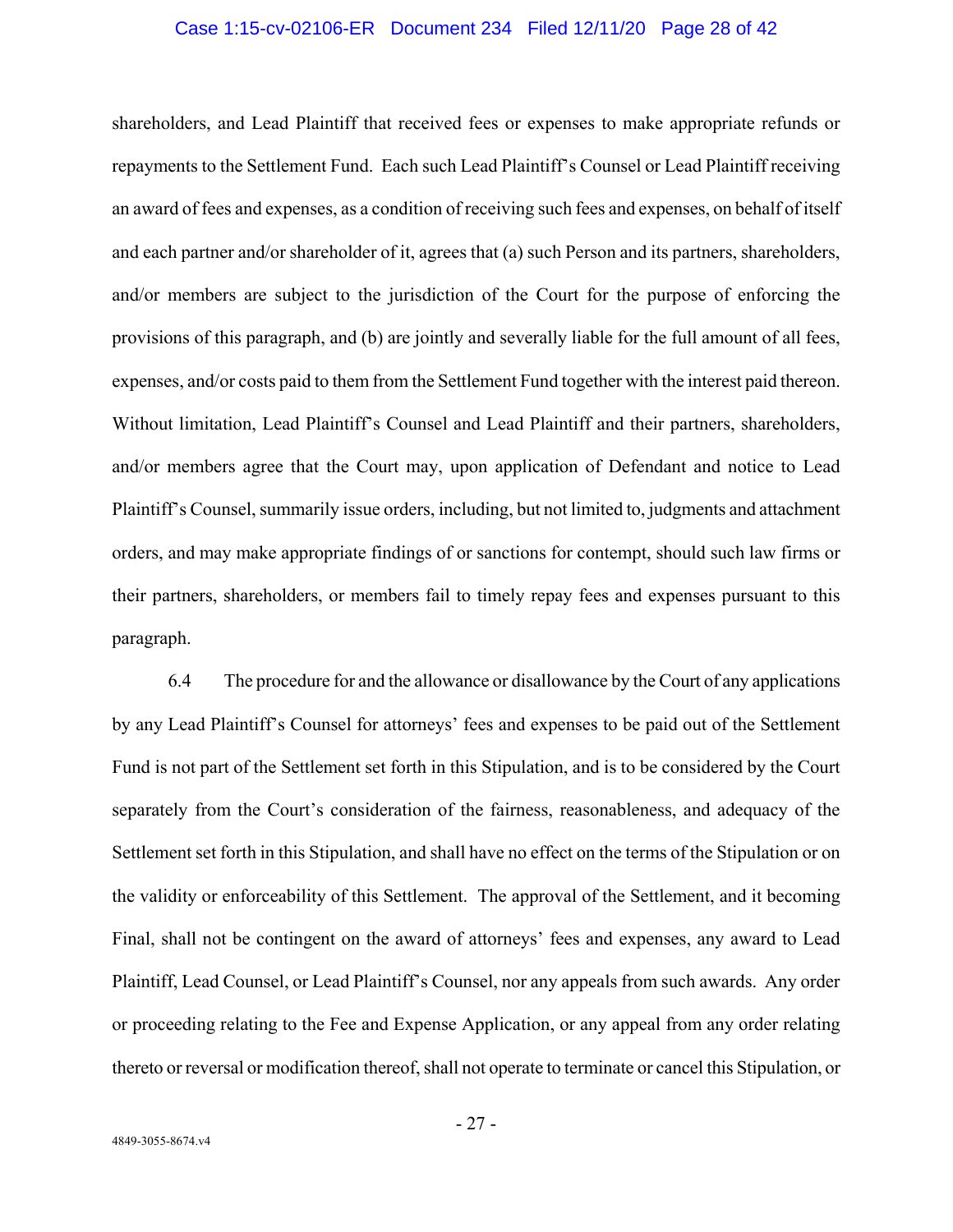### Case 1:15-cv-02106-ER Document 234 Filed 12/11/20 Page 29 of 42

affect or delay the finality of the Judgment approving this Stipulation and the Settlement of the Litigation set forth therein, or any other orders entered pursuant to the Stipulation of Settlement.

6.5 Any fees and/or expenses awarded by the Court shall be paid solely from the Settlement Fund. With the sole exception of Defendant's obligation to pay or cause the Settlement Amount to be paid into the Escrow Account as provided for in ¶2.2, the Released Defendant Parties shall have no responsibility for, and no liability whatsoever with respect to, any payment of attorneys' fees and/or expenses (including Taxes) to Lead Plaintiff's Counsel, or any other counsel or Person who receives payment from the Settlement Fund.

6.6 The Released Defendant Parties shall have no responsibility for, and no liability whatsoever with respect to, the allocation among Lead Plaintiff's Counsel and/or any other Person who may assert some claim thereto, of any Fee and Expense Award that the Court may make in the Litigation.

6.7 The Released Defendant Parties shall have no responsibility for, and no liability whatsoever with respect to, any attorneys' fees, costs, or expenses (including Taxes) incurred by or on behalf of any Class Member, whether or not paid from the Escrow Account.

### **7. Conditions of Settlement, Effect of Disapproval, Cancellation, or Termination**

7.1 The Effective Date of the Settlement shall be conditioned on the occurrence of all of the following events:

(a) the Court has entered the Preliminary Approval Order directing notice to the Class, as required by ¶3.1 hereof;

(b) the Settlement Amount has been deposited into the Escrow Account;

(c) Defendant has not exercised its option to terminate the Stipulation pursuant to

¶7.3 hereof;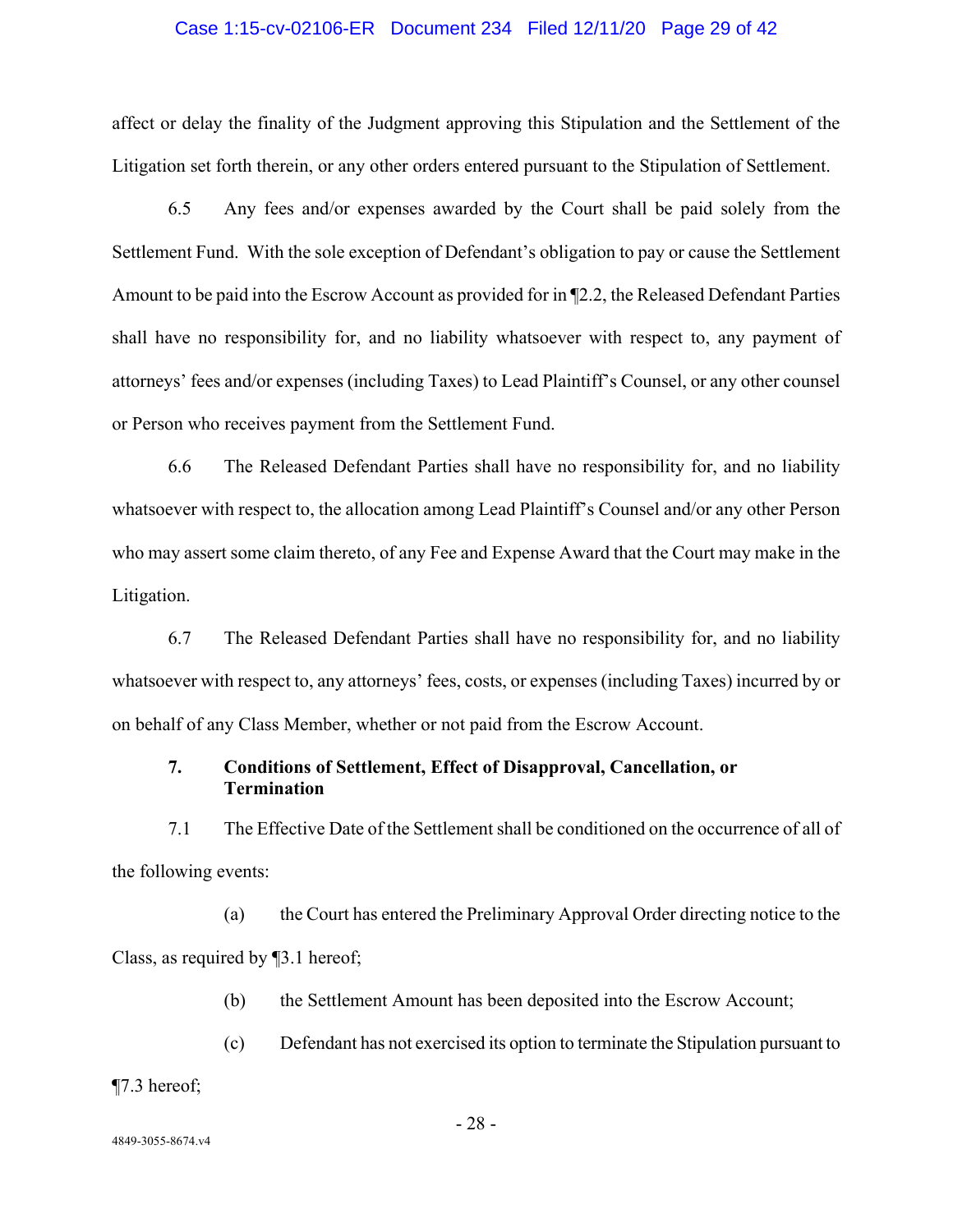### Case 1:15-cv-02106-ER Document 234 Filed 12/11/20 Page 30 of 42

(d) the Court has entered the Judgment, or a judgment substantially in the form of Exhibit B attached hereto; and

(e) the Judgment has become Final, as defined in  $\P$ 1.10 hereof.

7.2 Upon the Effective Date, any and all remaining interest or right of the Defendant in or to the Settlement Fund, if any, shall be absolutely and forever extinguished. The Released Defendant Parties shall not have any liability, obligation, or responsibility for the payment of Claims, Taxes, legal fees, or any other expenses payable from the Settlement Fund. If the conditions specified in ¶7.1 hereof are not met, then the Settlement shall be canceled and terminated subject to ¶¶7.4-7.6 hereof unless the Settling Parties mutually agree in writing to proceed with the Settlement. For avoidance of doubt, no order of the Court or modification or reversal on appeal of any order of the Court concerning the Plan of Allocation or the amount of any attorneys' fees, expenses, and interest awarded by the Court to Lead Counsel or expenses to Lead Plaintiff shall operate to terminate or cancel this Stipulation or constitute grounds for cancellation or termination of the Stipulation.

7.3 Each of Lead Plaintiff and Defendant shall have the right to terminate the Settlement and this Stipulation by providing written notice of their election to do so ("Termination Notice") to all other parties hereto within thirty (30) calendar days of: (a) the Court's refusal to enter an order preliminarily approving the Settlement and/or permitting Notice of the Settlement to Class Members; (b) the Court's refusal to approve the Settlement; (c) the Court's refusal to enter the Judgment; (d) the date upon which the Judgment is reversed or vacated or altered following any appeal taken therefrom, or is successfully collaterally attacked, or otherwise does not become Final; or (e) the failure of the Effective Date to occur for any reason. Only Defendant shall have the right to terminate the Settlement and render it null and void in the event that Persons who would otherwise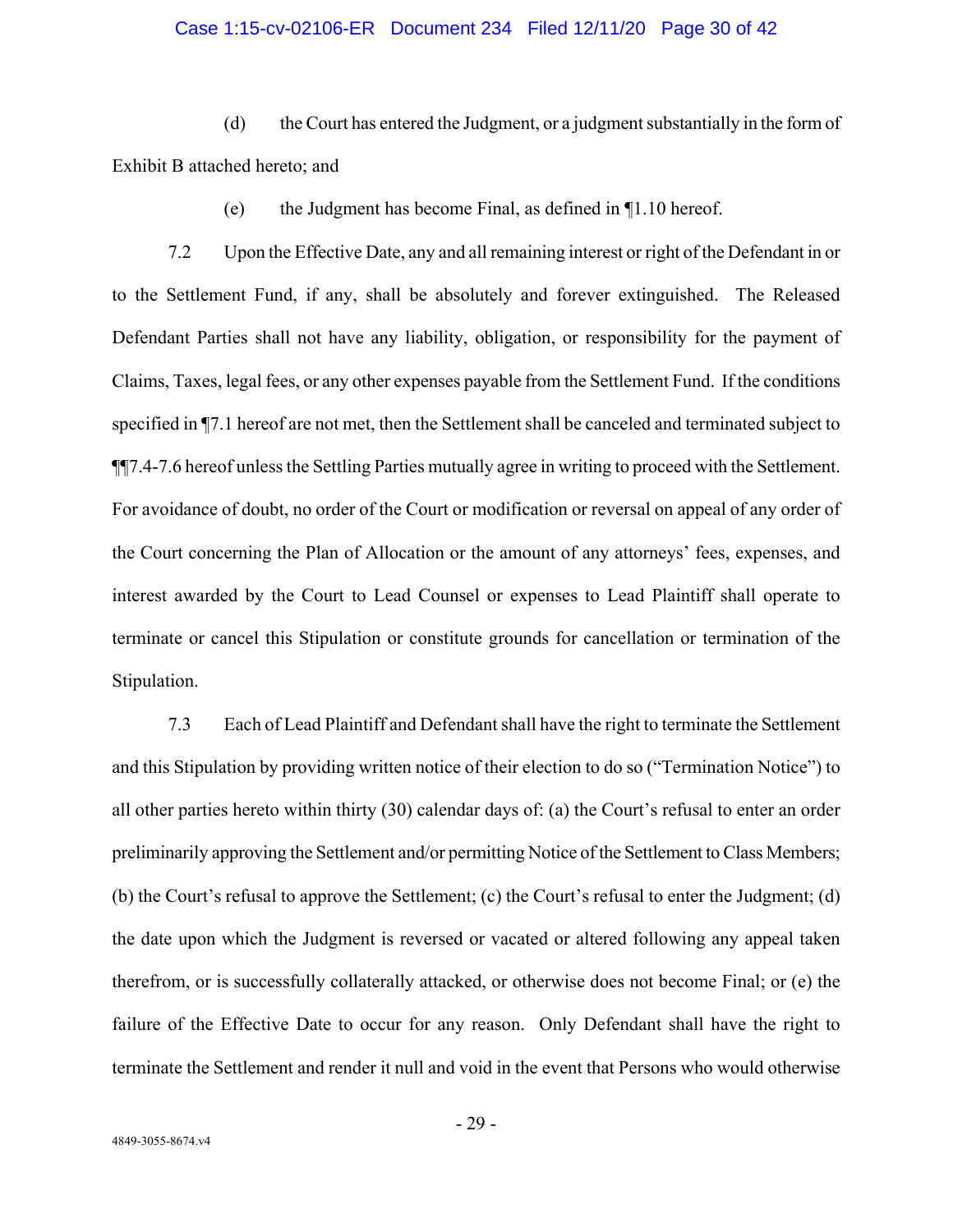### Case 1:15-cv-02106-ER Document 234 Filed 12/11/20 Page 31 of 42

be Members of the Class who purchased more than a certain number of SQM ADSs subject to this Settlement exclude themselves from the Class, as set forth in a separate agreement (the "Supplemental Agreement") executed between Lead Plaintiff and Defendant, by and through their counsel. The Settling Parties agree to maintain the confidentiality of the Supplemental Agreement, which is being executed concurrently herewith. The Supplemental Agreement shall not be filed with the Court unless and until the Court requires the Settling Parties to file the Supplemental Agreement or disclose its terms. If submission of the Supplemental Agreement is ordered by the Court, the Settling Parties will seek to have the Supplemental Agreement submitted to the Court *in camera* or filed under seal, but such disclosure shall be carried out to the fullest extent possible in accordance with the practices of the Court so as to preserve the confidentiality of the Supplemental Agreement, particularly the threshold aggregate number of SQM ADSs.

7.4 Unless otherwise ordered by the Court, in the event this Stipulation is not approved or this Stipulation or the Settlement is terminated, or canceled, or the Effective Date otherwise fails to occur for any reason, including, without limitation, in the event the Judgment is reversed or vacated or altered following any appeal taken therefrom, or is successfully collaterally attacked, or otherwise does not become Final, within ten (10) business days after written notification of such event is sent by Defendant's counsel or Lead Counsel to the Escrow Agent, the Settlement Fund (including accrued interest), less Taxes, Tax Expenses and Notice and Administration Expenses which have either been disbursed pursuant to ¶¶2.9 and/or 2.11 hereof, or are chargeable to the Settlement Fund pursuant to ¶¶2.9 and/or 2.11 hereof, shall be refunded by the Escrow Agent to the Persons who contributed to the Settlement Fund in proportion to their respective contribution. Such refunds shall be pursuant to written instructions from Defendant's counsel. The Escrow Agent or its designee shall apply for any tax refund owed on the Settlement Amount and pay the proceeds, after deduction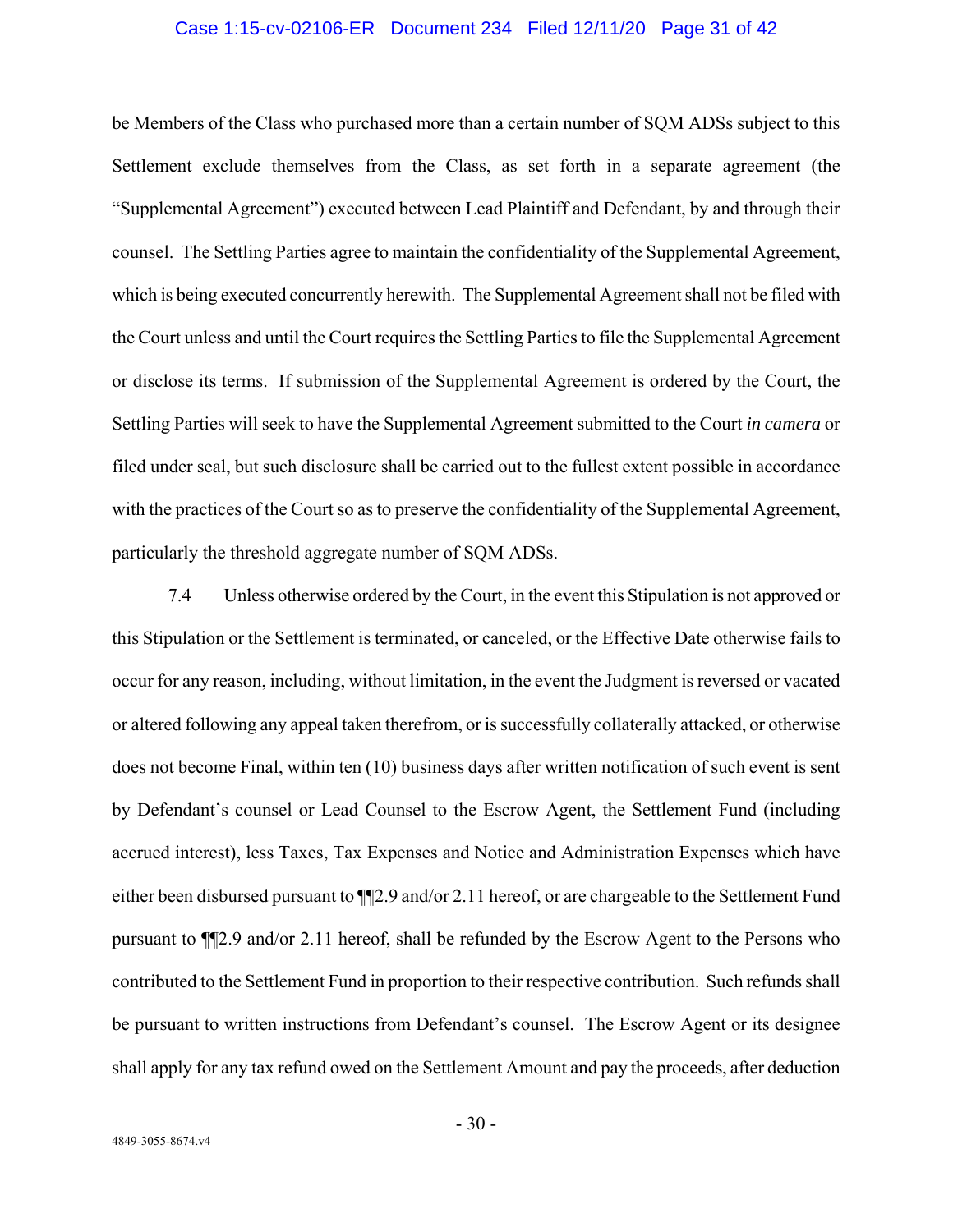### Case 1:15-cv-02106-ER Document 234 Filed 12/11/20 Page 32 of 42

of any fees or expenses incurred in connection with such application(s) for refund to the same Persons in the same manner as the Settlement Fund described in this ¶7.4. Such payments shall be pursuant to written instructions from Defendant's counsel.

7.5 In the event that this Stipulation is not approved or this Stipulation or the Settlement is terminated, canceled, or the Effective Date otherwise fails to occur for any reason, the Settling Parties shall be restored to their respective positions in the Litigation as of November 11, 2020. In such event, the terms and provisions of the Stipulation, with the exception of  $\P$ [1.1-1.31, 2.7-2.9, 2.11-2.13, 6.3, 7.4-7.6, 8.1, and 9.7 hereof, shall have no further force and effect with respect to the Settling Parties and shall not be used in this Litigation or in any other proceeding for any purpose, and any judgment or order entered by the Court in accordance with the terms of this Stipulation shall be treated as vacated, *nunc pro tunc*. No order of the Court or modification or reversal on appeal of any order of the Court concerning the Plan of Allocation or any Fee and Expense Award shall operate to terminate or cancel this Stipulation or constitute grounds for cancellation or termination of this Stipulation.

7.6 If the Effective Date does not occur, or if this Stipulation is terminated pursuant to its terms, neither Lead Plaintiff nor Lead Plaintiff's Counsel shall have any obligation to repay any amounts disbursed pursuant to ¶¶2.9 or 2.11. In addition, any amounts already incurred pursuant to ¶¶2.9 or 2.11 hereof at the time of such termination or cancellation but which have not been paid, shall be paid by the Escrow Agent in accordance with the terms of this Stipulation prior to the balance being refunded in accordance with ¶¶2.13 and 7.4 hereof.

### **8. No Admission of Liability**

8.1 Neither the Settlement, this Stipulation (whether or not consummated), including the Exhibits hereto and the Plan of Allocation contained therein (or any other plan of allocation that may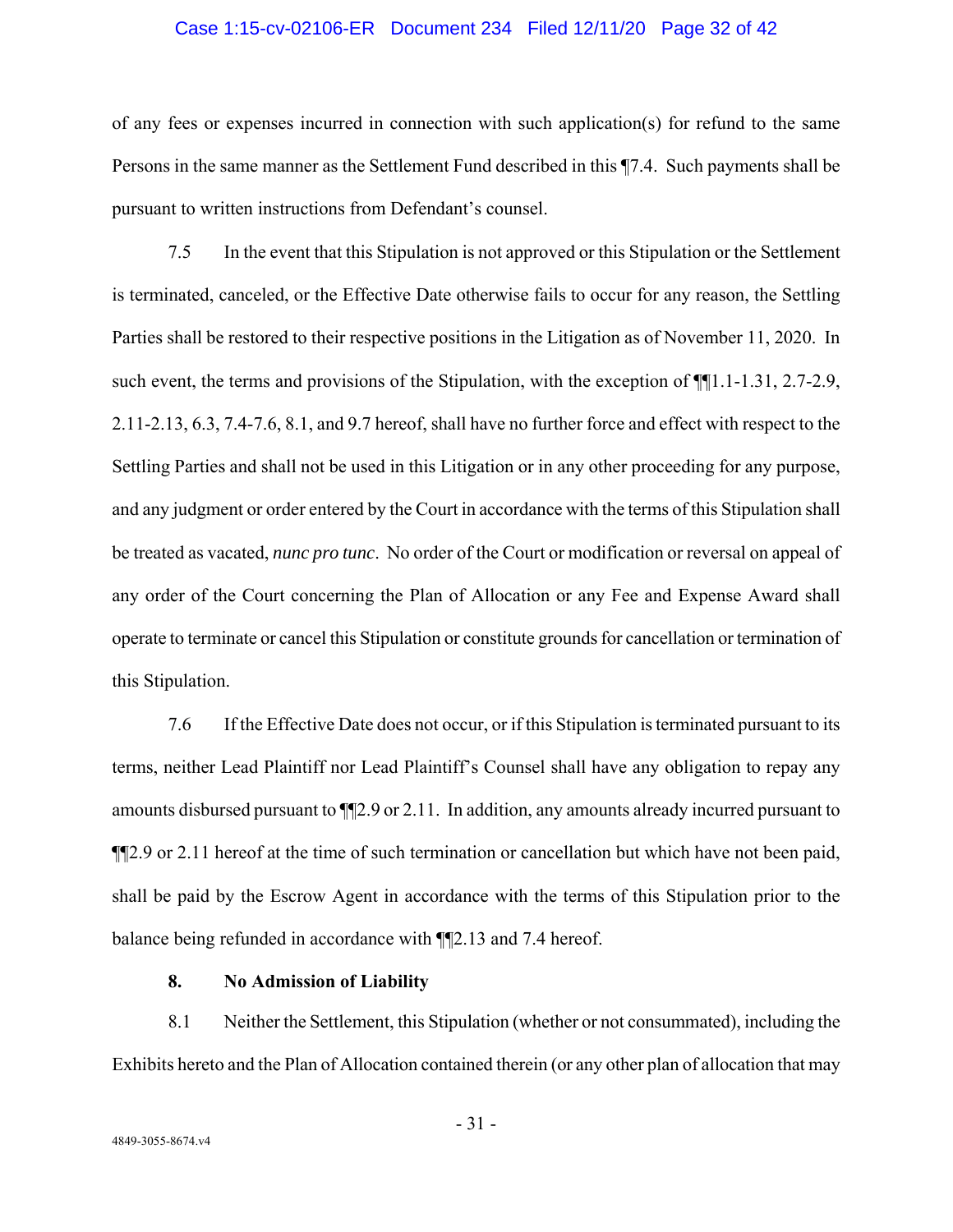### Case 1:15-cv-02106-ER Document 234 Filed 12/11/20 Page 33 of 42

be approved by the Court), the negotiations leading to the execution of this Stipulation and the Settlement, nor any proceedings, communications, drafts, documents or agreements taken pursuant to or in connection with this Stipulation, and/or approval of the Settlement (including any arguments proffered in connection therewith):

(a) shall be offered or received against Defendant as evidence of or construed as or deemed to be evidence of any presumption, concession, or admission by Defendant of the truth of any allegations by Lead Plaintiff or any Member of the Class or the validity of any claim that has been or could have been asserted in the Litigation, or the deficiency of any defense that has been or could have been asserted in the Litigation or in any other litigation, including, but not limited to, litigation of the Released Claims, or of any liability, negligence, fault, or wrongdoing of any kind of Defendant or in any way referred to for any other reason as against Defendant, in any civil, criminal, or administrative action or proceeding, other than such proceedings as may be necessary to effectuate the provisions of this Stipulation;

(b) shall be offered or received against or to the prejudice of Defendant as evidence of a presumption, concession, or admission of liability for any fault, misrepresentation, or omission with respect to any statement or written document approved or made by Defendant, or against Lead Plaintiff or any Member of the Class as evidence of any infirmity in the claims of Lead Plaintiff and the Class;

(c) shall be offered or received against Defendant as evidence of a presumption, concession, or admission of any liability, negligence, fault, or wrongdoing or in any way referred to for any other reason as against any of the parties to this Stipulation, in any other civil, criminal, or administrative action or proceeding; provided, however, that if this Stipulation is approved by the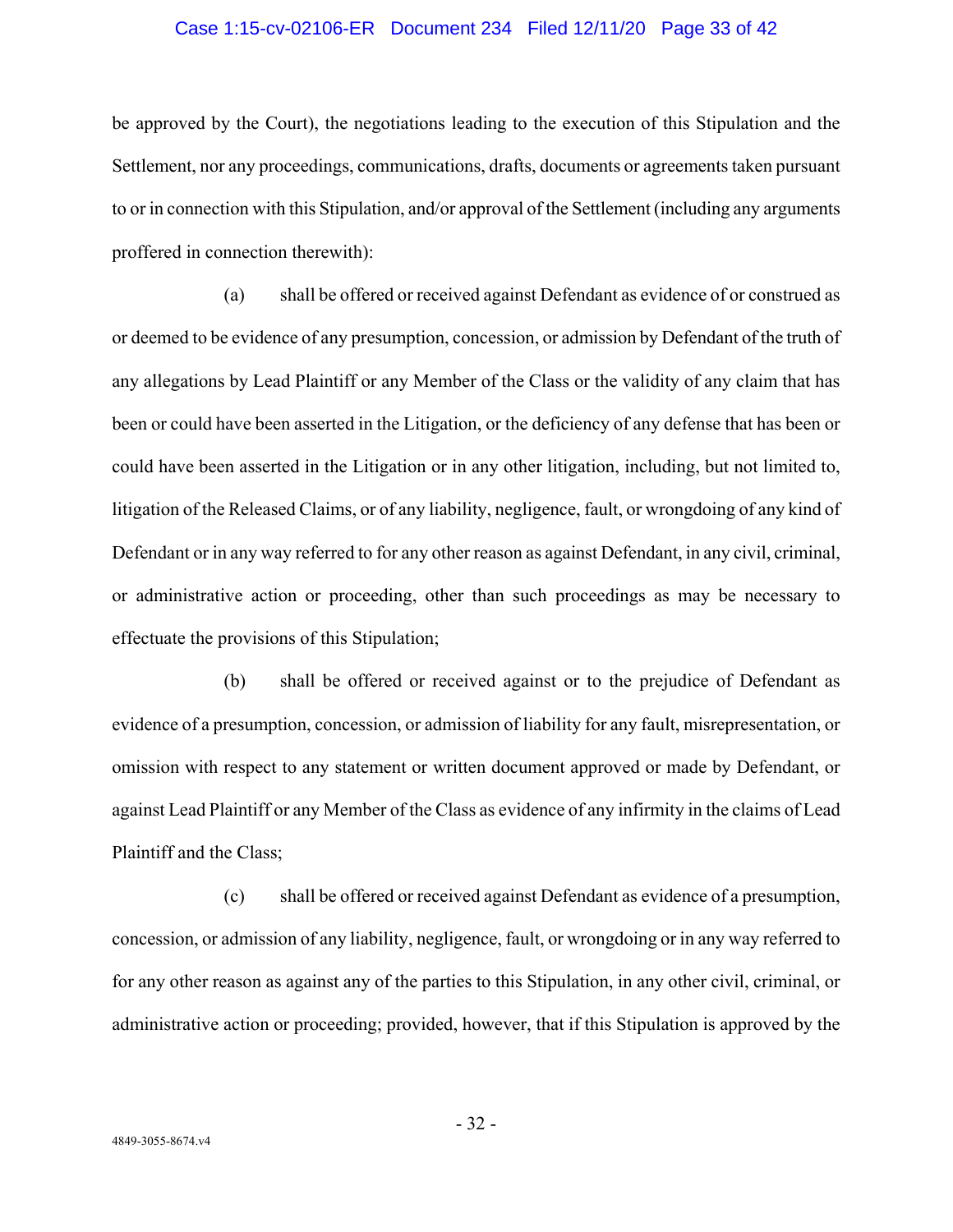### Case 1:15-cv-02106-ER Document 234 Filed 12/11/20 Page 34 of 42

Court, Defendant and its Related Parties may refer to it to effectuate the release granted them hereunder; or

(d) shall be construed against Defendant, Lead Plaintiff, or the Class as evidence of a presumption, concession or admission that the consideration to be given hereunder represents the amount which could be or would have been recovered after trial or in any proceeding other than this Settlement.

### **9. Miscellaneous Provisions**

9.1 The Settling Parties: (a) acknowledge that it is their intent to consummate this Settlement; and (b) agree to cooperate to the extent reasonably necessary to effectuate and implement all terms and conditions of this Stipulation and to exercise their best efforts to accomplish the foregoing terms and conditions of this Stipulation.

9.2 The Settling Parties intend this Settlement to be a final and complete resolution of all disputes between the Class and the Defendant with respect to the Litigation. The Settlement shall not be deemed an admission by any Settling Party as to the merits of any claim or defense. The Judgment will contain a finding that, during the course of the Litigation, the Settling Parties and their respective counsel at all times complied with the requirements of Federal Rule of Civil Procedure 11. The Settling Parties agree that the Settlement Amount and the other terms of the Settlement were negotiated in good faith by the Settling Parties, and reflect a settlement that was reached voluntarily after consultation with competent legal counsel.

9.3 The Settling Parties and their counsel agree not to assert in any statement made to any media representative (whether or not for attribution) that the Litigation was commenced or prosecuted by Lead Plaintiff or defended by Defendant in bad faith or without a reasonable basis, nor will they deny that the Litigation was commenced and prosecuted and defended in good faith and is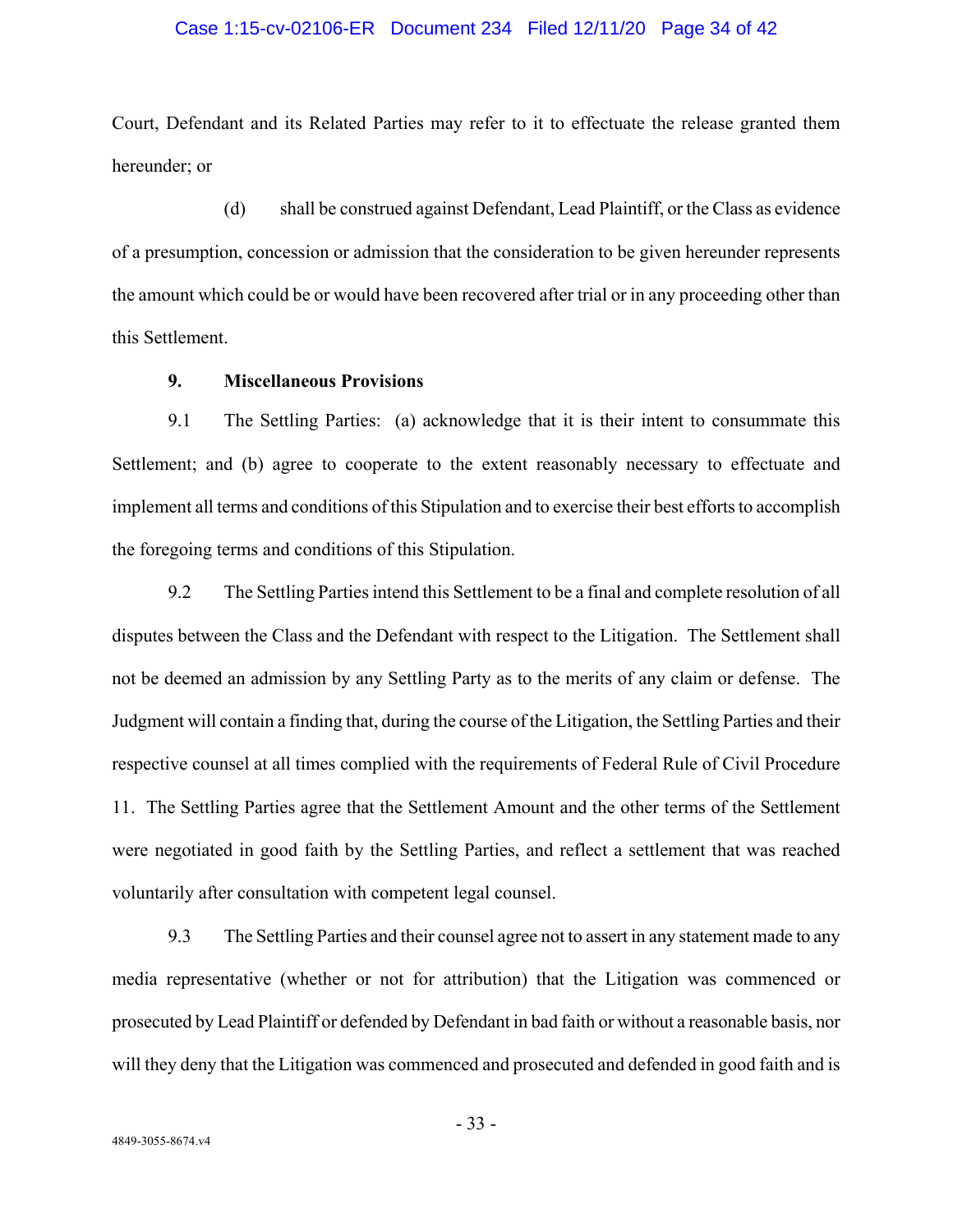### Case 1:15-cv-02106-ER Document 234 Filed 12/11/20 Page 35 of 42

being settled voluntarily after consultation with competent legal counsel. In all events, the Settling Parties and their counsel shall not make any accusations of wrongful or actionable conduct by any party concerning the prosecution, defenses and resolution of the Litigation, and shall not otherwise suggest that the Settlement constitutes an admission of any claim or defense alleged. The Settling Parties reserve their right to rebut, in a manner that such party determines to be appropriate, any contention made in any public forum regarding the Litigation, including that the Litigation was brought or defended in bad faith or without a reasonable basis.

9.4 Defendant and/or the Released Defendant Parties may file this Stipulation and/or the Judgment from this action in any other action in order to support a defense or counterclaim based on principles of *res judicata*, collateral estoppel, release, statute of limitations, statute of repose, good faith settlement, judgment bar or reduction, or any theory of claim preclusion or issue preclusion or similar defense or counterclaim, or to effectuate any liability protection under any applicable insurance policy. The Settling Parties may file this Stipulation and/or the Judgment in any action that may be brought to enforce the terms of this Stipulation and/or the Judgment. All Settling Parties submit to the jurisdiction of the Court for purposes of implementing and enforcing the Settlement.

9.5 All agreements made and orders entered during the course of the Litigation relating to the confidentiality of information shall survive this Stipulation.

9.6 All of the Exhibits to this Stipulation and the Supplemental Agreement are material and integral parts hereof and are fully incorporated herein by this reference.

9.7 This Stipulation, along with its Exhibits and the Supplemental Agreement, may be amended or modified only by a written instrument signed by or on behalf of all Settling Parties or their respective successors-in-interest.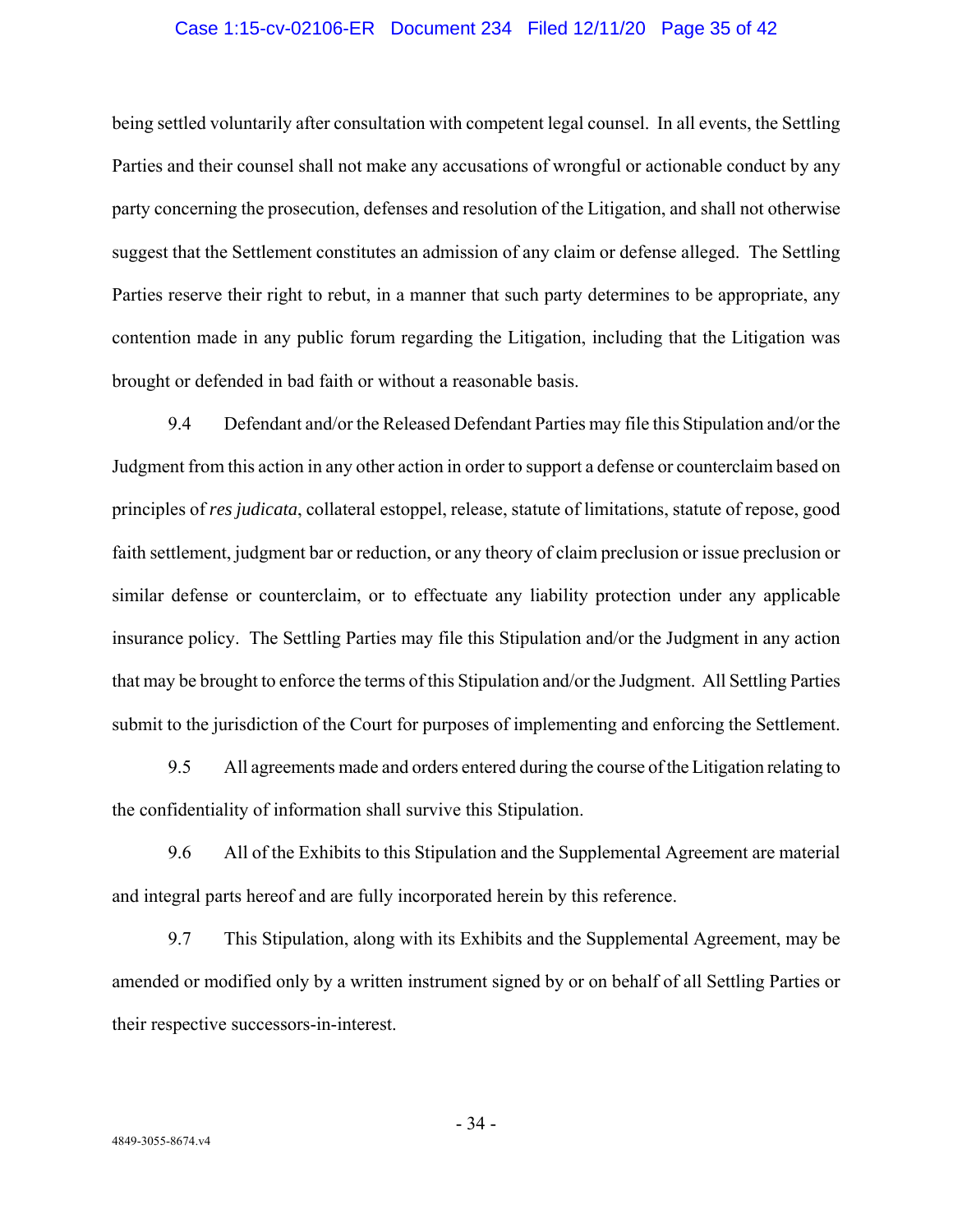### Case 1:15-cv-02106-ER Document 234 Filed 12/11/20 Page 36 of 42

9.8 This Stipulation and the Exhibits attached hereto together with the Supplemental Agreement constitute the entire agreement among the Settling Parties hereto as to the subject matter hereof and supersede any prior or contemporaneous written or oral agreements or understandings between the Settling Parties. No representations, warranties, or inducements have been made to any party concerning this Stipulation, its Exhibits, or the Supplemental Agreement, other than the representations, warranties, and covenants contained and memorialized in such documents.

9.9 Except as otherwise provided herein, or otherwise agreed to in writing by the parties hereto, each party shall bear his, her, or its own fees and costs.

9.10 Lead Counsel, on behalf of the Class, is expressly authorized by Lead Plaintiff to take all appropriate action required or permitted to be taken by the Class pursuant to this Stipulation to effectuate its terms and also is expressly authorized to enter into any modifications or amendments to this Stipulation on behalf of the Class which it deems appropriate.

9.11 Each counsel or other Person executing this Stipulation, its Exhibits, the Supplemental Agreement, or any related Settlement document, on behalf of any party hereto hereby warrants that such Person has the full authority to do so, and that they have the authority to take appropriate action required or permitted to be taken pursuant to the Stipulation to effectuate its terms, without requiring additional consent, approval, or authorization of any other Person, board, entity, tribunal, or other regulatory or governmental authority.

9.12 This Stipulation may be executed in one or more counterparts. All executed counterparts and each of them shall be deemed to be one and the same instrument. A complete set of executed counterparts shall be filed with the Court. Signatures sent by facsimile or pdf'd via e-mail shall be deemed originals.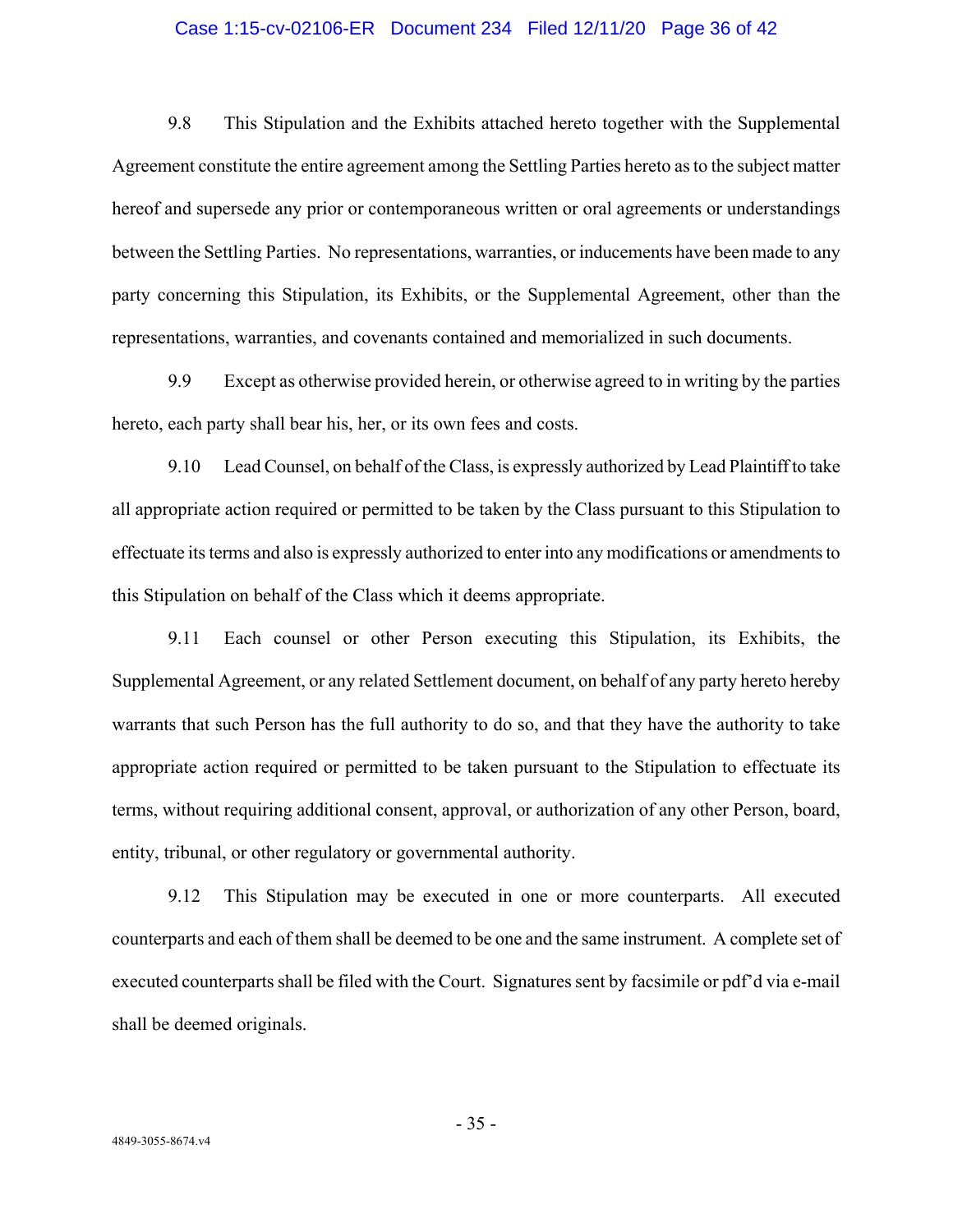### Case 1:15-cv-02106-ER Document 234 Filed 12/11/20 Page 37 of 42

9.13 All notices, requests, demands, claims, and other communications hereunder shall be in writing and shall be deemed duly given (i) when delivered personally to the recipient, (ii) one (1) business day after being sent to the recipient by reputable overnight courier service (charges prepaid), or (iii) seven (7) business days after being mailed to the recipient by certified or registered mail, return receipt requested and postage prepaid, and addressed to the intended recipient as set forth below:

### *If to Lead Plaintiff or to Lead Counsel:*

ROBBINS GELLER RUDMAN & DOWD LLP ELLEN GUSIKOFF STEWART 655 West Broadway, Suite 1900 San Diego, CA 92101

### *If to the Defendant or Defendant's counsel:*

MILBANK LLP GRANT R. MAINLAND 55 Hudson Yards New York, NY 10001

9.14 This Stipulation shall be binding upon, and inure to the benefit of, the successors and assigns of the Settling Parties.

9.15 The Court shall retain jurisdiction with respect to implementation and enforcement of the terms of this Stipulation, and all Settling Parties submit to the jurisdiction of the Court for purposes of implementing and enforcing the Settlement embodied in this Stipulation and matters related to the Settlement.

9.16 The waiver by one Settling Party of any breach of this Stipulation by any other party shall not be deemed a waiver by any other Settling Party or a waiver of any other prior or subsequent breach of this Stipulation.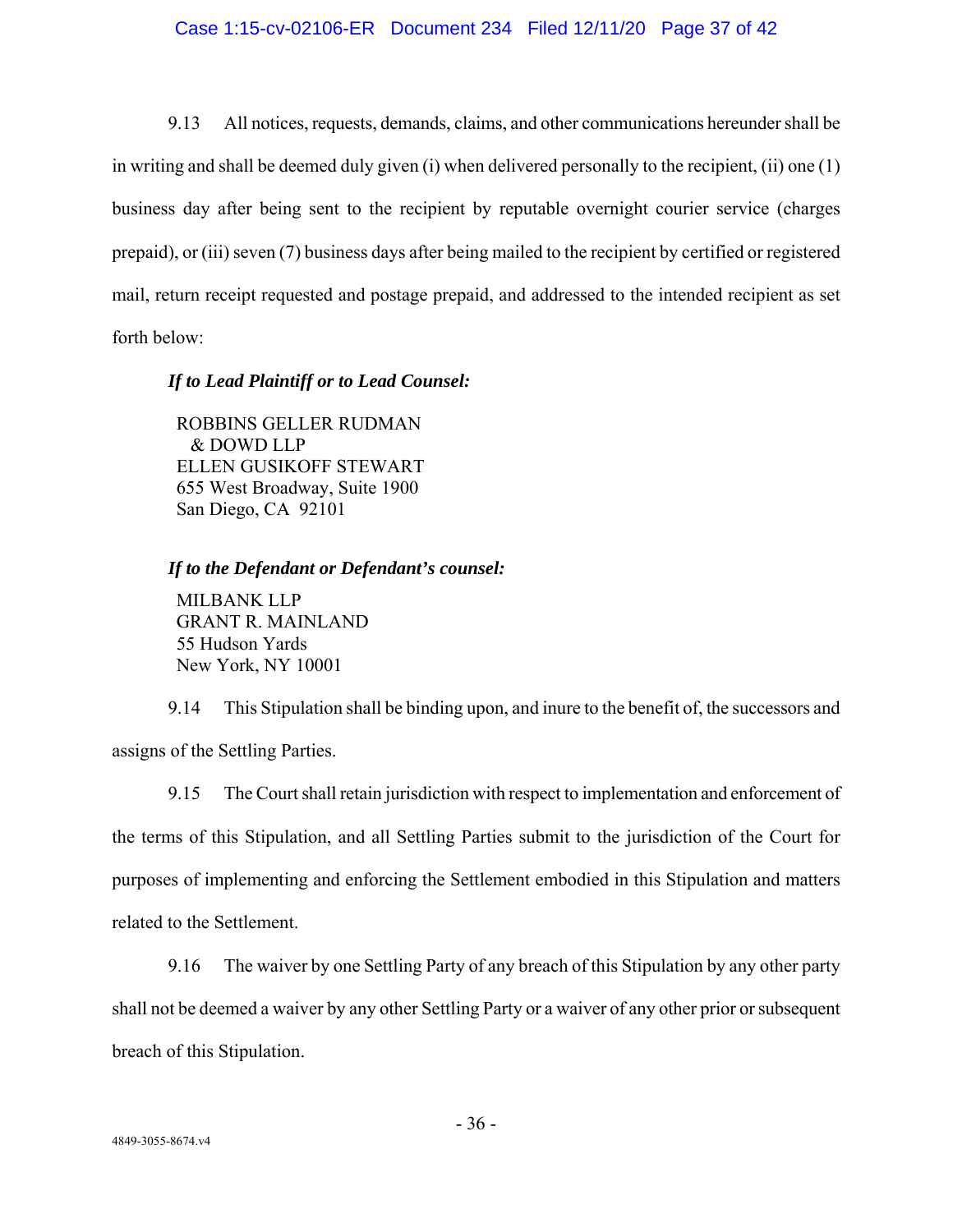### Case 1:15-cv-02106-ER Document 234 Filed 12/11/20 Page 38 of 42

9.17 Pending approval of the Court of this Stipulation and its Exhibits, all non-settlementrelated proceedings in this Litigation shall be stayed and all Members of the Class shall be barred and enjoined from prosecuting any of the Released Claims against any of the Released Defendant Parties.

9.18 This Stipulation, its Exhibits and the Supplemental Agreement shall be considered to have been negotiated, executed and delivered, and to be wholly performed, in the State of New York and the rights and obligations of the parties to the Stipulation shall be construed and enforced in accordance with, and governed by, the internal, substantive laws of the State of New York without giving effect to its choice-of-law principles, except to the extent that federal law requires that federal law govern.

9.19 The headings herein are used for the purpose of convenience only and are not meant to have legal effect.

9.20 This Stipulation shall not be construed more strictly against one party than another merely by virtue of the fact that it, or any part of it, may have been prepared by counsel for one of the Settling Parties, it being recognized that it is the result of arm's-length negotiations between the Settling Parties and the Settling Parties have contributed substantially and materially to the preparation of this Stipulation.

9.21 Nothing in the Stipulation, or the negotiations relating thereto, is intended to or shall be deemed to constitute a waiver of any applicable privilege or immunity, including, without limitation, attorney-client privilege, joint defense privilege, or work product protection.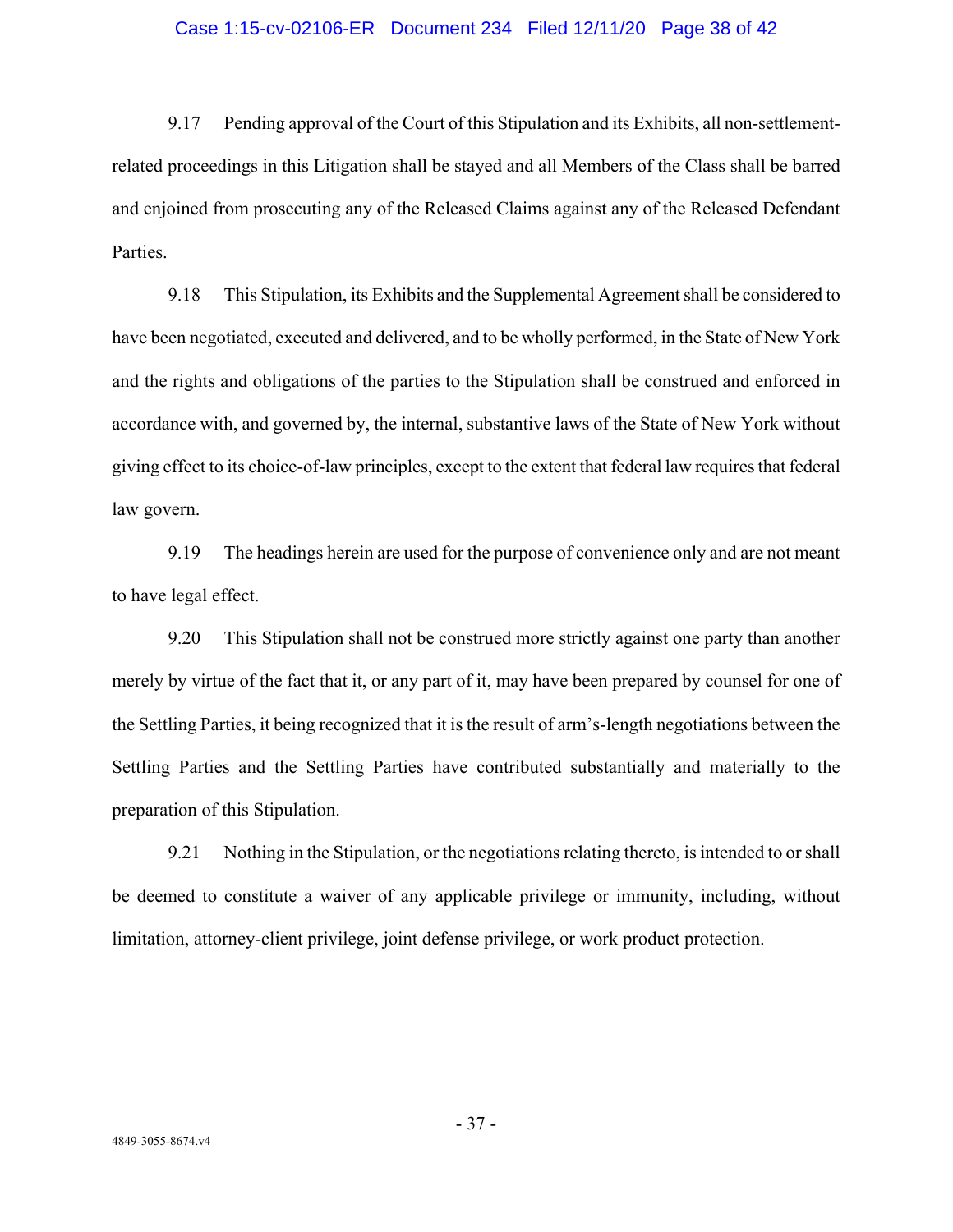### Case 1:15-cv-02106-ER Document 234 Filed 12/11/20 Page 39 of 42

9.22 Unless otherwise provided, the Settling Parties may agree to reasonable extensions of

time to carry out any of the provisions of this Stipulation without further order of the Court.

IN WITNESS WHEREOF, the parties hereto have caused the Stipulation to be executed, by their duly authorized attorneys, dated December 11, 2020.

> ROBBINS GELLER RUDMAN & DOWD LLP AELISH M. BAIG MATTHEW S. MELAMED ARMEN ZOHRABIAN JOHN H. GEORGE

AELISH M. BAIG

Post Montgomery Center One Montgomery Street, Suite 1800 San Francisco, CA 94104 Telephone: 415/288-4545 415/288-4534 (fax) aelishb@rgrdlaw.com mmelamed@rgrdlaw.com azohrabian@rgrdlaw.com jgeorge@rgrdlaw.com

ROBBINS GELLER RUDMAN & DOWD LLP SAMUEL H. RUDMAN 58 South Service Road, Suite 200 Melville, NY 11747 Telephone: 631/367-7100 631/367-1173 (fax) srudman@rgrdlaw.com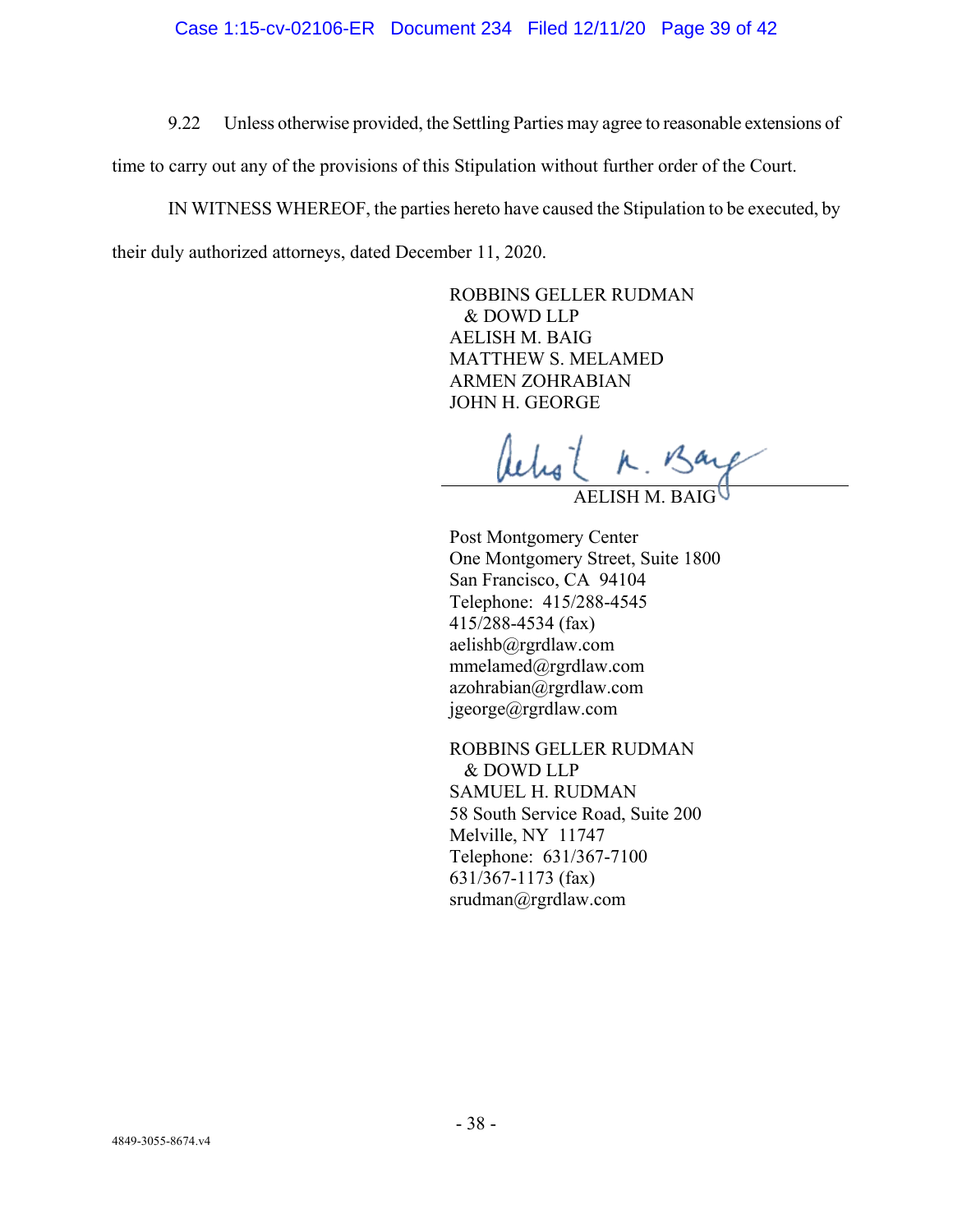ROBBINS GELLER RUDMAN & DOWD LLP DANIEL S. DROSMAN ELLEN GUSIKOFF STEWART 655 West Broadway, Suite 1900 San Diego, CA 92101 Telephone: 619/231-1058 619/231-7423 (fax) elleng@rgrdlaw.com ddrosman@rgrdlaw.com

ROBBINS GELLER RUDMAN & DOWD LLP SABRINA E. TIRABASSI 120 East Palmetto Park Road, Suite 500 Boca Raton, FL 33432 Telephone: 561/750-3000 561/750-3364 (fax) stirabassi@rgrdlaw.com

*Lead Counsel for Plaintiff*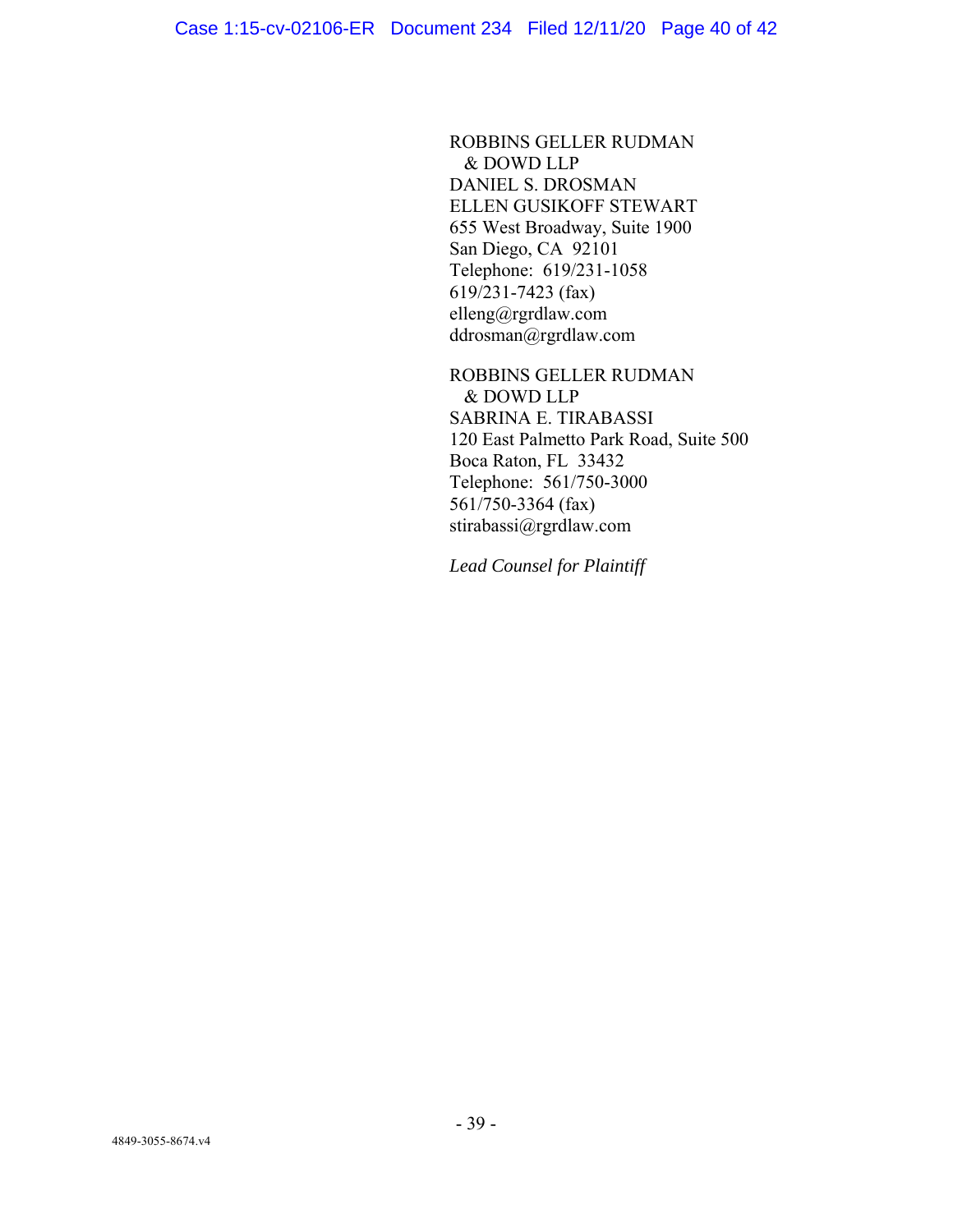MILBANK LLP **SCOTT A. EDELMAN GRANT R. MAINLAND** ALISON BONELLI

Cet dell

**GRANT R. MAINLAND** 

55 Hudson Yards New York, NY 10001 Telephone: 212/530-5000  $g$ mainland@milbank.com

Counsel for Defendant SQM

4849-3055-8674.v4

 $-40-$